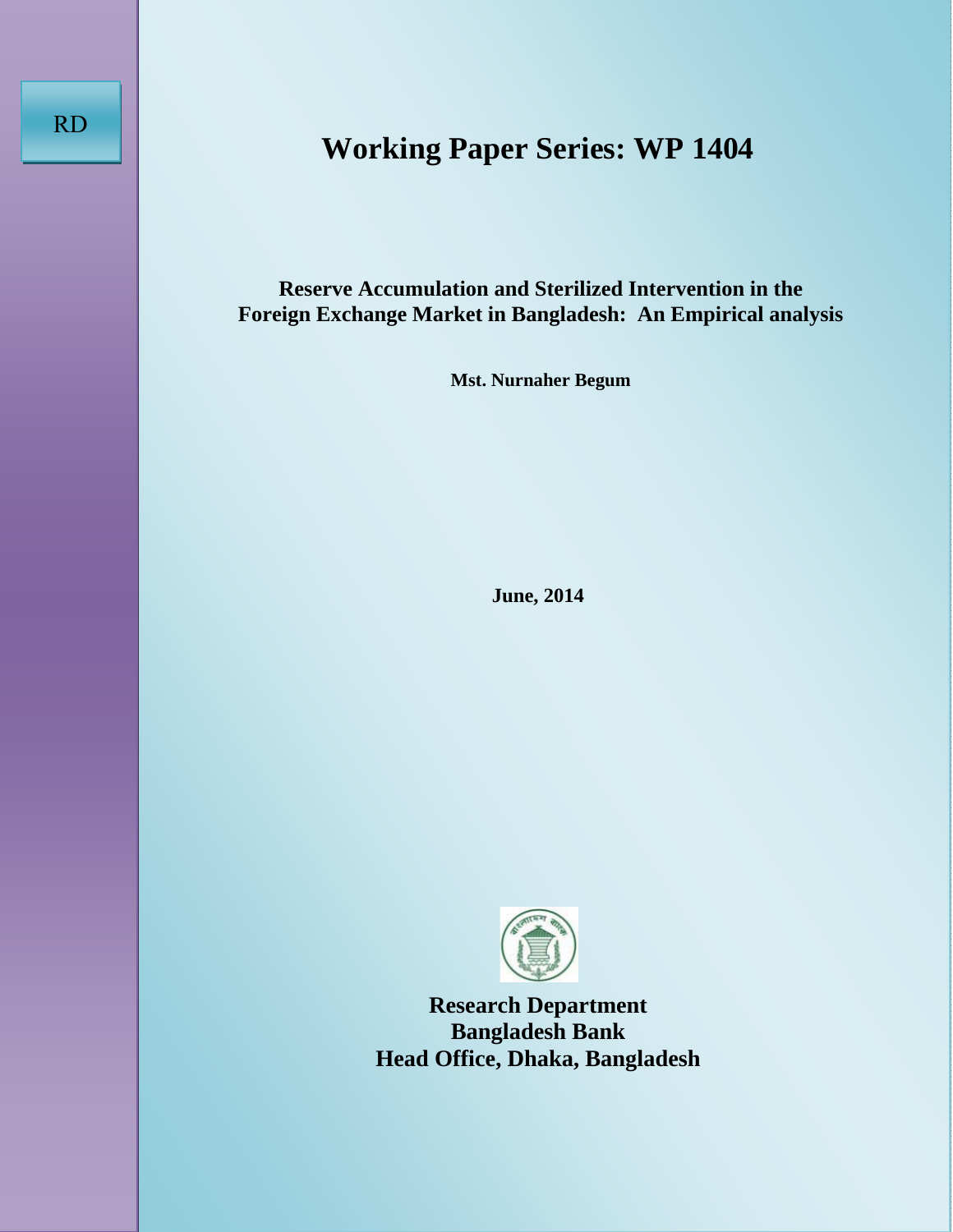# **Reserve Accumulation and Sterilized Intervention in the Foreign Exchange Market in Bangladesh: An Empirical analysis**

#### **Mst. Nurnaher Begum<sup>1</sup>**

#### **Abstract**

The main intention of the paper is to investigate the extent of sterilization of Bangladesh Bank to offset the monetary expansionary effect of reserve accumulation in the foreign exchange market. To this end, the paper estimates a credit reaction function by applying Johansen cointegration technique and Vector Error Correction (VEC) model. Monthly data has been used for the period 2003-2013. The paper finds that there exist a long run relationship between NDA and NFA which statistically significance at 10 percent level. The long run elasticity between NFA and NDA shows an extent of sterilized intervention about 11 percent in the foreign exchange market. The short run estimated coefficient and error correction of the credit reaction function from VEC model reveal that the speed of adjustment of NDA is 5.4 percent which means that NDA moves towards equilibrium by adjusting 5.4 percent in every month.

Keywords: Foreign Exchange Reserves, Sterilization, VEC.

 $\overline{a}$ 

<sup>&</sup>lt;sup>1</sup> The author is Deputy General Manager, Research Department, Bangladesh Bank. The views expressed are authors' own and do not necessarily reflect those of Bangladesh Bank. The author would like to thank to Dr. Hassan Zaman, Chief Economist, Bangladesh Bank, Allah Malik kazemi, Change Management Adviser, Bangladesh Bank, Dr. Akhtaruzzaman, Economic Adviser, Dr. Sajjad Zohir, Research Director, Economic Research Group and Dr. Md. Ezazul Islam, Deputy General Manager, Chief Economist Unit, Bangladesh Bank, for their valuable comments and suggestions.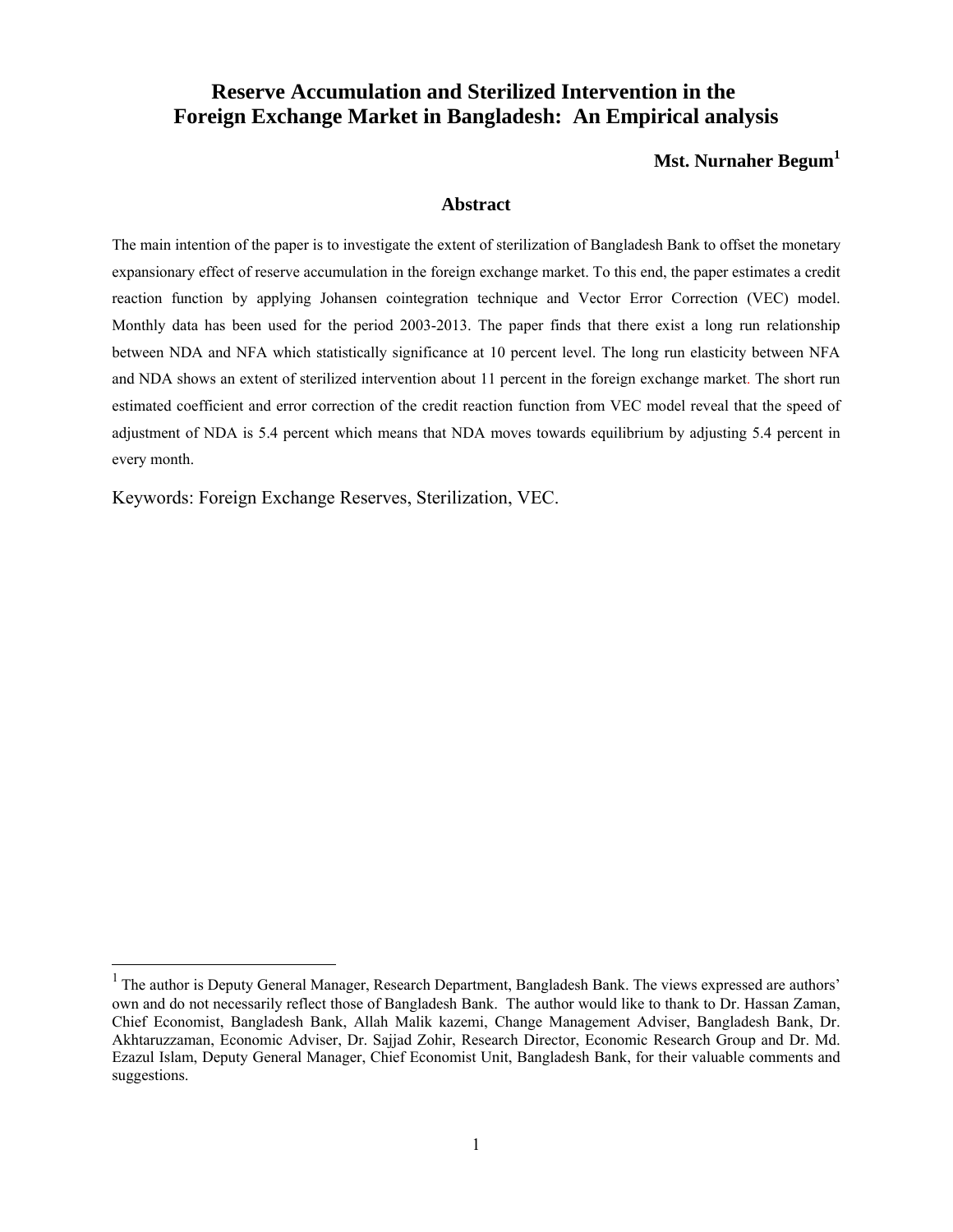### **Introduction**

1

Over the last several years, there has been a tremendous increase in foreign exchange reserves in Bangladesh Bank (BB). This reserve accumulation is concerned for conducting effective monetary policy of BB, because an increase in foreign exchange reserves directly affects the asset side of the balance sheet of the  $BB<sup>2</sup>$ . High level of reserve accumulation through non sterilize foreign exchange market intervention sometimes destabilizes the path of money supply which is anchored at desired level to maintain price stability. Thus sterilized intervention is required to stabilize anchored money supply at target level to achieve policy goals which are fixed in the monetary programming.

BB has frequently intervened in foreign exchange market since 2003 to shield exchange rate at desired level. Consequently, foreign exchange reserves increased remarkably and stood at USD18 billion in December 2013 and USD20 billion in April 2014. Although BB uses monetary instruments to sterilize the expansionary monetary effects of reserve accumulation, it is still a challenge for BB to conduct effective monetary policy for achieving price stability. Figure- 1 and -2 plots the programmed and actual movements of net foreign asset and broad money for the period FY05-FY13 respectively, which show that net foreign assets (NFA) and broad money (M2) hardly meet their target level due partly to lack of proper sterilize intervention. Monetary Policy Statement, July-December 2013 chalk out the economy of Bangladesh faced a different set of challenges for FY13. Robust foreign remittance and export growth along with sluggish import growth led to a sharp growth of NFA which needed to be sterilized. So it is necessary to know for the policy maker how sterilized intervention is conducted in this growing interaction between monetary and exchange rate policy.

<sup>&</sup>lt;sup>2</sup> A highly stylized version of a central bank's balance sheet is Net foreign assets (reserves) + net domestic assets = Reserve money (currency +deposits of DMBs).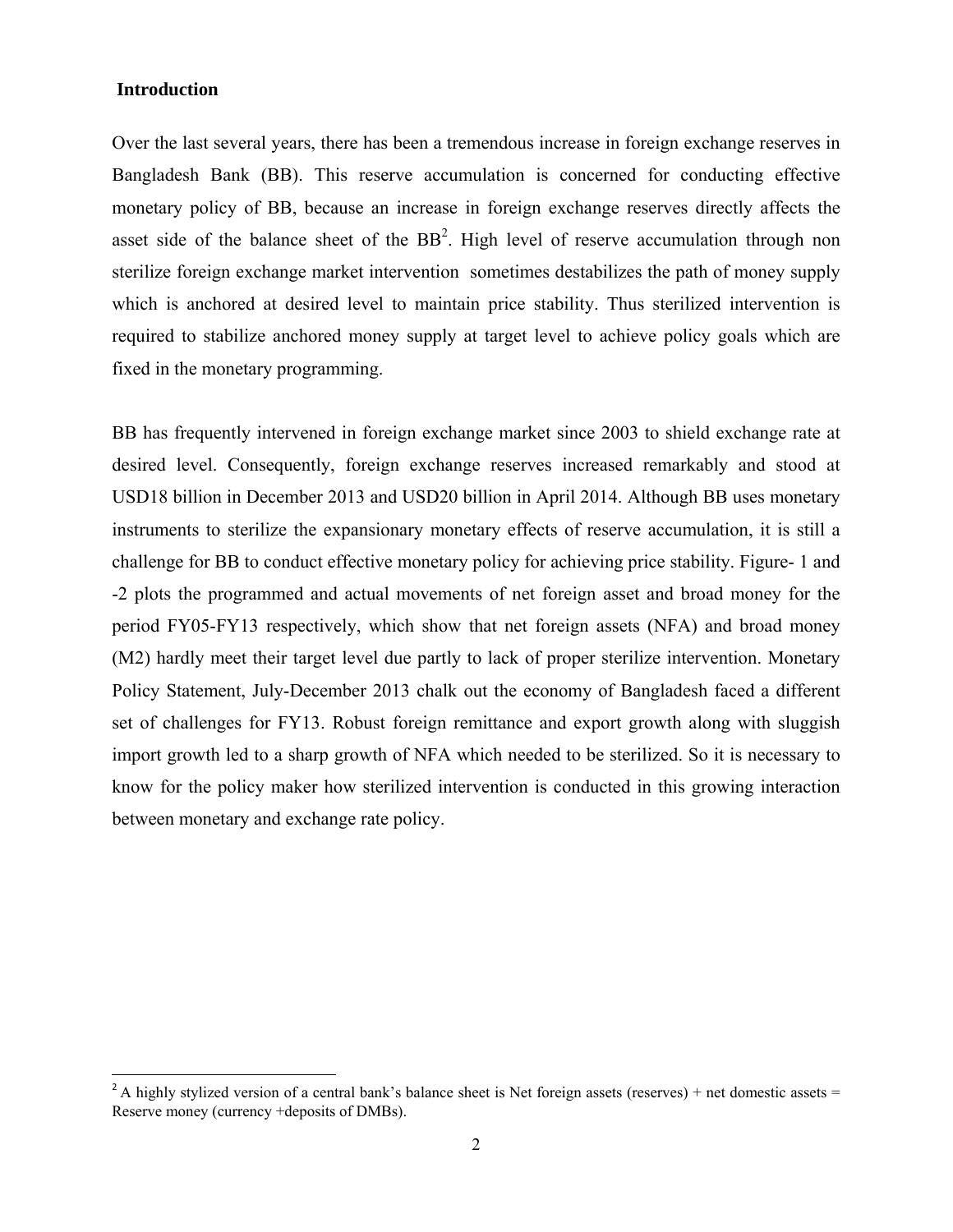

Figure 1: Trends in movement of programmed and actual NFA during FY05-FY13.

Source: Monetary Policy Statement, BB (various issues) and Annual Report, BB (various issues)



Figure 2: Trends in movement of programmed and actual M2 during FY05-FY13.

Source: Monetary Policy Statement, BB (various issues) and Annual Report, BB (various issues)

Two types of intervention, non- sterilized and sterilize intervention, are found in the foreign exchange market by the Central Bank. The purchases of foreign currency by the central bank lead to an increase in NFA and an equivalent increase in reserve money (RM), which known as non-sterilized intervention. At the same time, these monetary expansionary effects of reserve accumulation can be neutralized by reducing the domestic component of monetary base i.e., net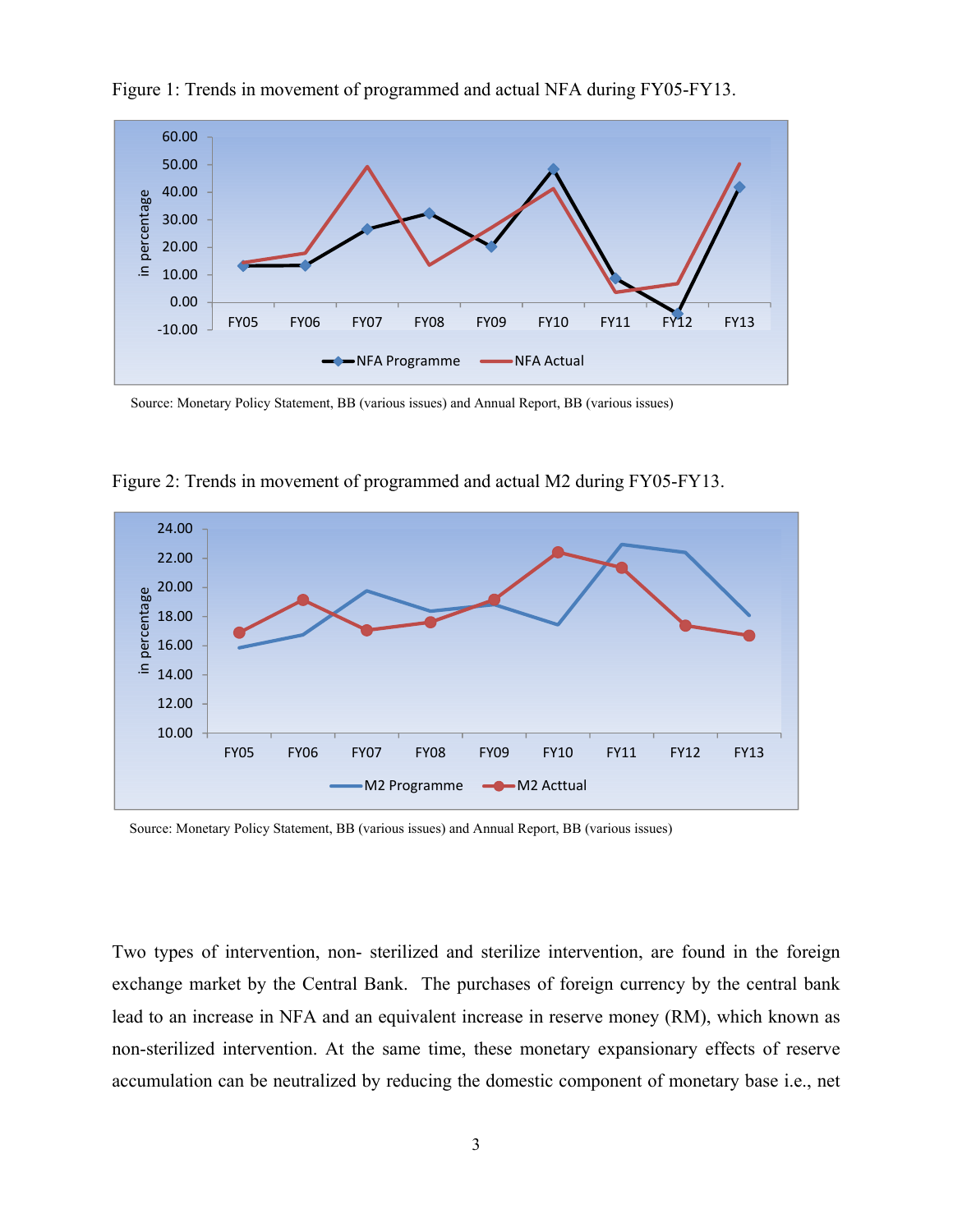domestic asset (NDA). This process is known as sterilized intervention<sup>3.</sup> In sum, sterilization refers to action taken by a country's central bank to offset a change in net foreign assets (NFA) (e.g., reserve accumulation) by either changing its net domestic asset (NDA) (e.g, selling bonds) or somehow adjusting its reserves.

In absence of sterilization, there is also some conflict between foreign exchange market liquidity and monetary policy. To accomplish both its monetary and exchange rate targets, monetary authority usually resorts to sterilization. It is widely agreed that sustained unsterilized intervention can produce undesirable side effects, including rising inflationary pressures, conflict between the exchange rate and monetary policy objectives, asset-price bubbles. So, sterilized intervention in the foreign exchange market is essential for implementing appropriate economic policy (fiscal, monetary and exchange rates). In this regard, the paper investigates the nature of sterilized intervention of BB in the foreign exchange market.

BB holds adequate level of reserves to cover imbalances in the balance of payment, to maintain confidence in the external value of Taka, to meet foreign debt obligations, minimize exchange rate volatility and finally, to earn optimal return from reserves. Available instruments that are used for liquidity management by the BB are: Bangladesh Bank Bill, Repo and Reverse Repo operation, CRR and Islamic bonds. On the other hand, BB implements monetary policy by setting the RM as the operating target and M2 as an intermediate target in the monetary policy framework. In order to maintain RM at the desired level in line with targeted M2 growth, BB uses direct and indirect monetary policy tools<sup>4</sup>. The net effect of these tools on RM is explained in Annexure Box-1.

Against this backdrop the main objective of the paper is to investigate the extent of sterilized intervention in the foreign exchange market of Bangladesh Bank to offset the monetary expansionary effect of reserve accumulation. The extent of sterilization is analyzed by estimating

 $\overline{a}$ 

<sup>&</sup>lt;sup>3</sup> Sterilized intervention is a combination of two transactions. First, the central bank conducts a non-sterilized intervention by buying foreign currency with home currency. This results in the increase in the monetary base. Then the central bank sterilizes the effect on the monetary base by selling a corresponding quantity of home currency denominated bonds to soak up the initial increase in the monetary base.( Obstfeld and Rogoff (1996) chapter 8).

<sup>&</sup>lt;sup>4</sup> Direct tools are interest rate control, credit ceiling and directed lending policy. Before 1990, BB used these tools. Indirect tools include CRR, SLR, repo and reverse repo, open market operation through govt. t-bill and BB-bill auction and intervention (sale and purchase of foreign currency) in the foreign exchange market.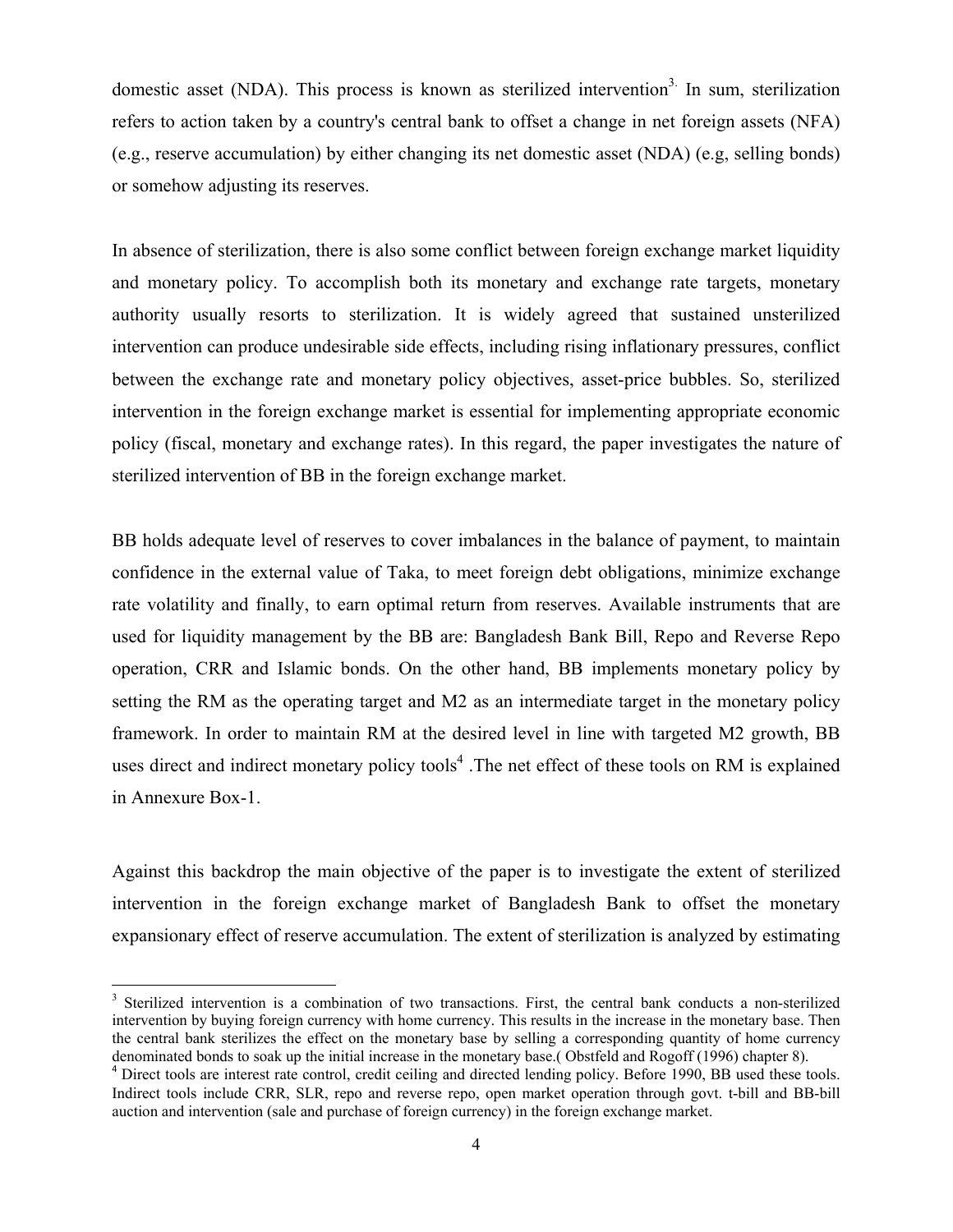credit reaction function. For estimating the credit reaction function, we apply Johansen Cointegration technique and Vector Error Correction (VEC) model. The monthly data has been used for the period 2003-2013.

The remainder of the paper is organized as follows: Following the introduction, section II presents the review of literature, section III portraits the development of reserve accumulation and foreign exchange market intervention, and section IV analyses model specification, variable definition and methodology. Analysis of the Estimated Results represent in section V. Finally, section VI gives the conclusion.

#### **Section II: Review of Literature**

Many studies have been taken on sterilized interventions in Asian countries. But, no study, so far has not been taken regarding this issue in Bangladesh. However, the relevant studies in this respect are summarized below:

Prabheeh et. al (2009) investigates the extent and effectiveness of sterilization policies of the Reserve Bank of India (RBI) to offset the monetary expansionary effect of reserve accumulation during 1993-2007. The empirical data show that the RBI sterilizes around 90 percent of reserve accumulation and the reserve accumulation does not lead to an increase in domestic interest rates. They conclude that the RBI effectively carried out sterilized intervention policies, without losing the monetary policy autonomy.

Muhammad (2007) analyzes the response of the State Bank of Pakistan (SBP) to foreign exchange inflows for the period of 2001:01 to 2006:8. He estimates sterilization and offset coefficients by using vector autoregression (VAR) model. He finds that the offset coefficient is very small and insignificants (0.16) implying that changes in credit resulted in very minimal offsetting flows. The study also finds that the SBP only partially sterilized inflows with a magnitude of coefficient at (0.50) confirming the stylized facts.

Hamed (2012), investigates the sterilization policy and degree of monetary independence of the Central Bank of Iran. The results show that the sterilization coefficient is less than 10 percent. This coefficient proofs that monetary authorities were unsuccessful in sterilizing the inflationary effect of changes in net foreign assets of the central bank. On the other hand, the compensation coefficient is about -0.12 which indicates that the low degree of capital mobility and high grade of monetary independence is required for implementing the sterilization policy.

Muhammad (2010) examines the Pakistan's central bank response to foreign exchange inflows, for the period 2001:01 to 2007:06, to strike a balance between competing goals of internal and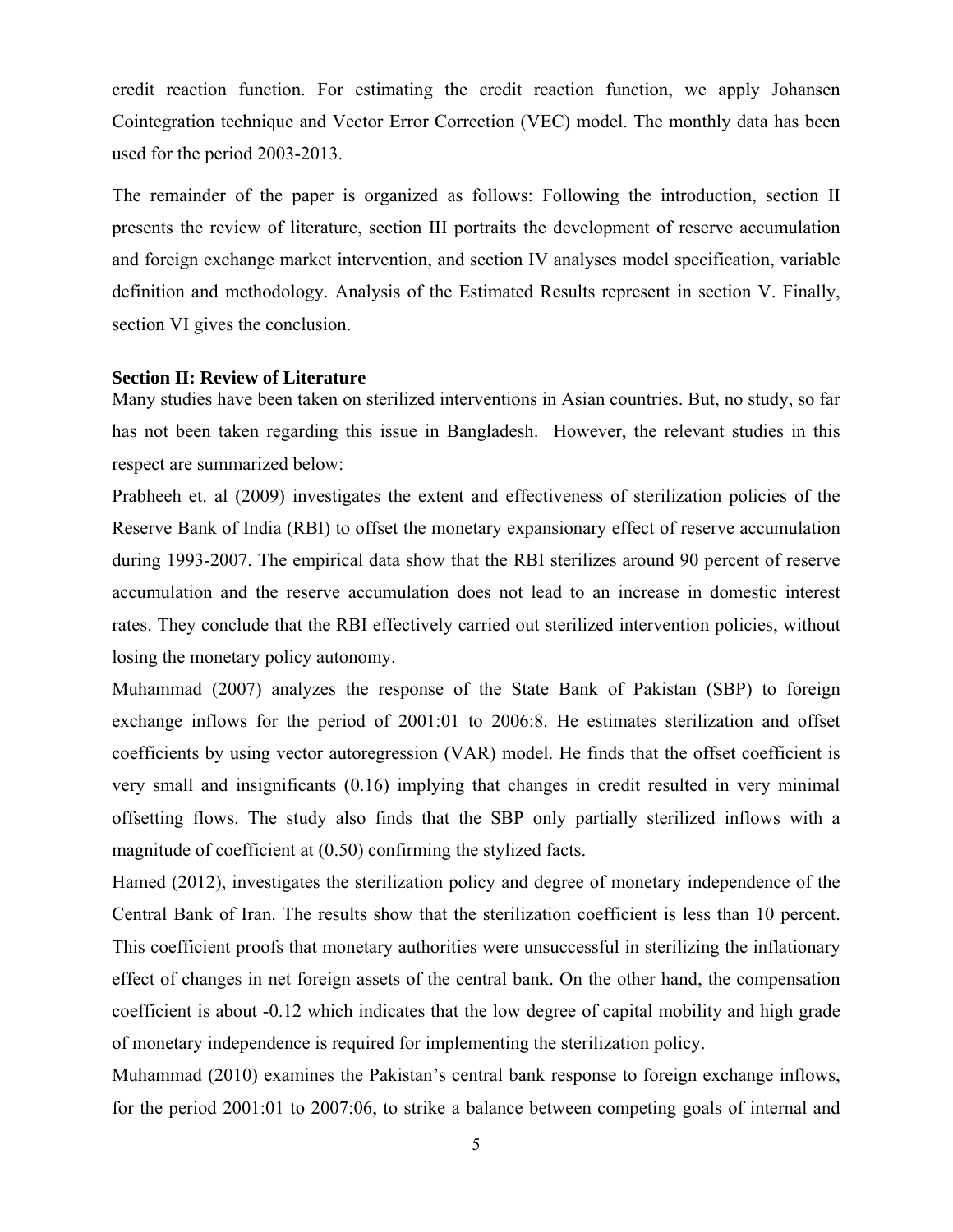external equilibriums to draw lessons for its conduct going forward. The result indicates that for the period SBP fully sterilized its foreign exchange interventions. He also finds that changes in SBP's domestic credit were counter cyclical as it was negative relation with the output gap and the change in domestic credit has positive relation with changes in inflation.

Ramon (1996) analyzes the relative importance of foreign and domestic influence in explaining fluctuations in foreign assets, the degree of sterilization and its effectiveness in limiting the monetary impact of shocks, and how foreign assets respond to changes in domestic credit by using a four-variable vector autoregression model in Korea and Taiwan over the period 1981.1- 1994.12. The analysis reveals that sterilization is an important element of the response to shocks to foreign assets in both economics. In particular, monetary authorities do not appear to be prepared to accept fluctuations in the exchange rate and the money supply that may result from changes in foreign assets, but more readily accept fluctuations in these variables that result from domestic credit shocks.

Muhammad et. al (2011) focuses on estimation of monetary policy reaction function and degree of sterilization for the sample comprising of Pakistan, Korea, Philippines and Japan by using quarterly data ranging from 1980-1 to 2007-2. The study shows that during the sample period all the central banks of these countries have conducted a strong sterilization policy, but did not fully sterilized the capital inflow. In all the economics whether they are agriculture or non-agriculture they sterilized their capital inflows in the long run. Short run adjustment towards the long run equilibrium shows high value of adjustment for Korea and Philippines while for Pakistan its coefficient shows very little adjustment. On the other hand, Korea and Philippines has shown comprehensive adjustment policies towards long term adjustment.

Alice et al (2006) assess the extent of de facto sterilization and capital mobility by using monthly data between mid 1999 and late 2005. They find that China has been able to successfully sterilize most of these reserve increases thus making it a reserve sink such as Germany was under the Bretton Wood system. Recursive estimation of offset coefficients, however, finds evidence of increasing mobile capital flows that may undercut China's ability to continue high levels of sterilization.

Joshua et al (2008) investigates the changing pattern and efficacy of sterilization within emerging market countries as they liberalize markets and integrate with the world economy. They estimate the marginal propensity to sterilize foreign asset accumulation associated with net balance of payments inflows, across countries and over time. They find that the extent of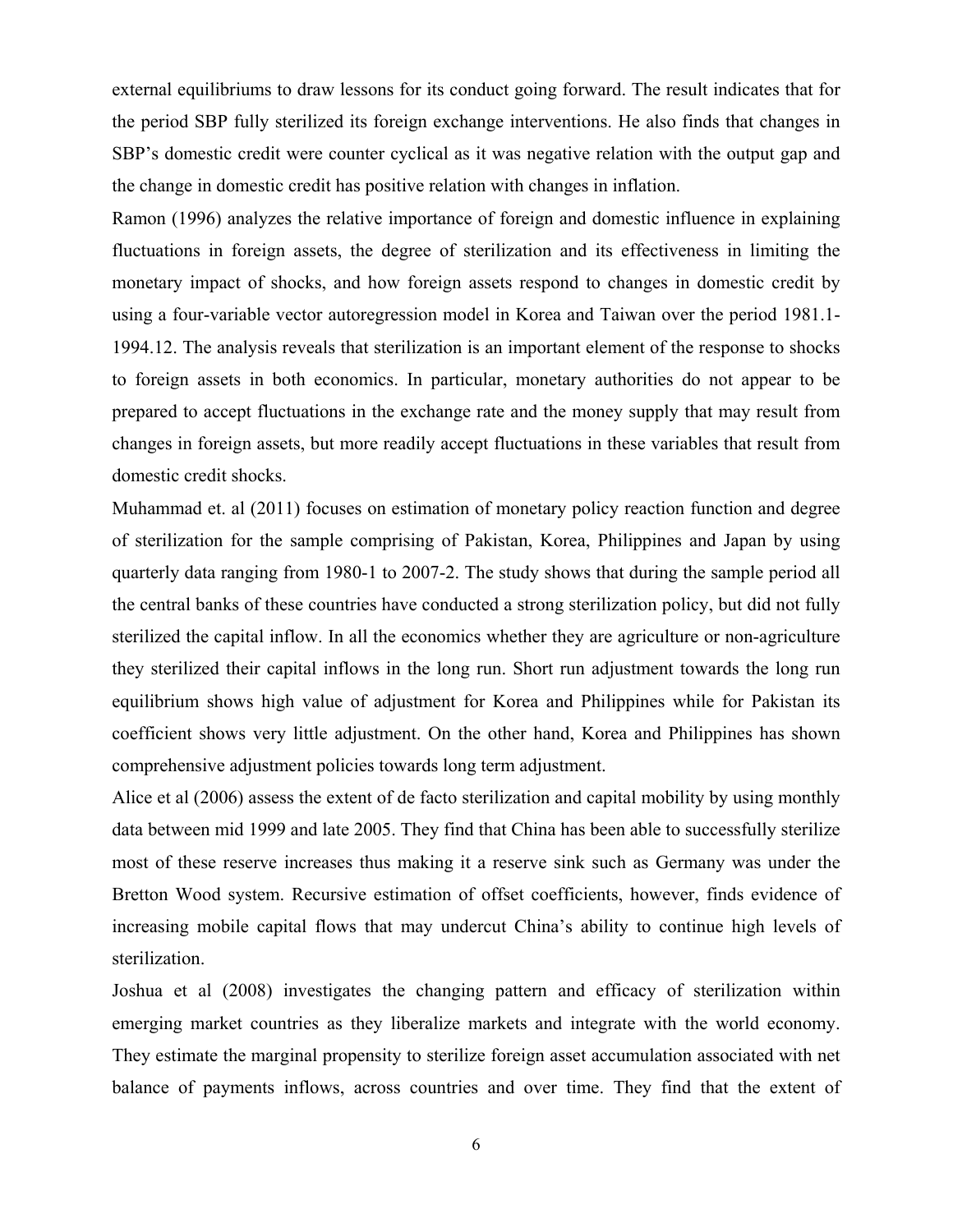sterilization of foreign reserve inflows has risen in recent years to varying degrees in Asia as well as in Latin America, consistent with greater concerns about the potential inflationary impact of reserve inflows. They find that sterilization depends on the composition of balance of payments inflows.

Sahadevan K.G, (2001) examines the impact of central bank's intervention on exchange rate and future monetary policy in the Indian context. The estimates of the intervention and sterilization equations indicate that the central bank sterilizes a major portion of reserve flow and purchases US\$ when its price in terms of rupee is low and vice versa. The estimates of the money supply process show that purchases (sale) of US\$ are correlated with expansionary (contractionary) monetary policy in the future. The result from the Granger test of causality indicates that intervention does not have any significant causal relationship with monetary variables and exchange rate.

Mansour Layal, (2012) investigates the effectiveness of hoarding international reserves and sterilization in dollarized and indebted countries such as Turkey and Lebanon by measuring the sterilization coefficient and offset coefficient. The result shows that despite their theoretical practice of sterilization policy, economic constrains of these countries contribute to weaken the efficacy expected from monetary policies. Finally, the study concludes that country which basically suffers from economic constraints; sterilization of international reserves becomes a source of macroeconomic vulnerability.

An analysis of cross countries experience of managing foreign capital inflows shows that Hungary carry out complete sterilization whereas Korea, India and Pakistan opted for partial sterilization (table-1).

| Countries | Sterilization<br>coefficient | Sample Period          | Data Frequency |
|-----------|------------------------------|------------------------|----------------|
| India     | $-0.83$                      | 1994-2003              | Monthly        |
| Pakistan  | $-0.87$                      | July2000-December 2003 | Monthly        |
| Korea     | $-0.90$                      | 1980-1989              | Monthly        |
| Hungary   | $-1.00$                      | 1992-1997              | Monthly        |

 **Table-1 Cross Countries Comparison of Sterilization** 

Source: Asad Jan, Ather Elahi and M.A.Zahid (2005).

The above mentioned studies explain the extent of sterilization in different countries. However, there is a dearth of studies examining on this issue in the context of Bangladesh. To fill up this gap we have taken this empirical study to examine the extent of sterilization in Bangladesh.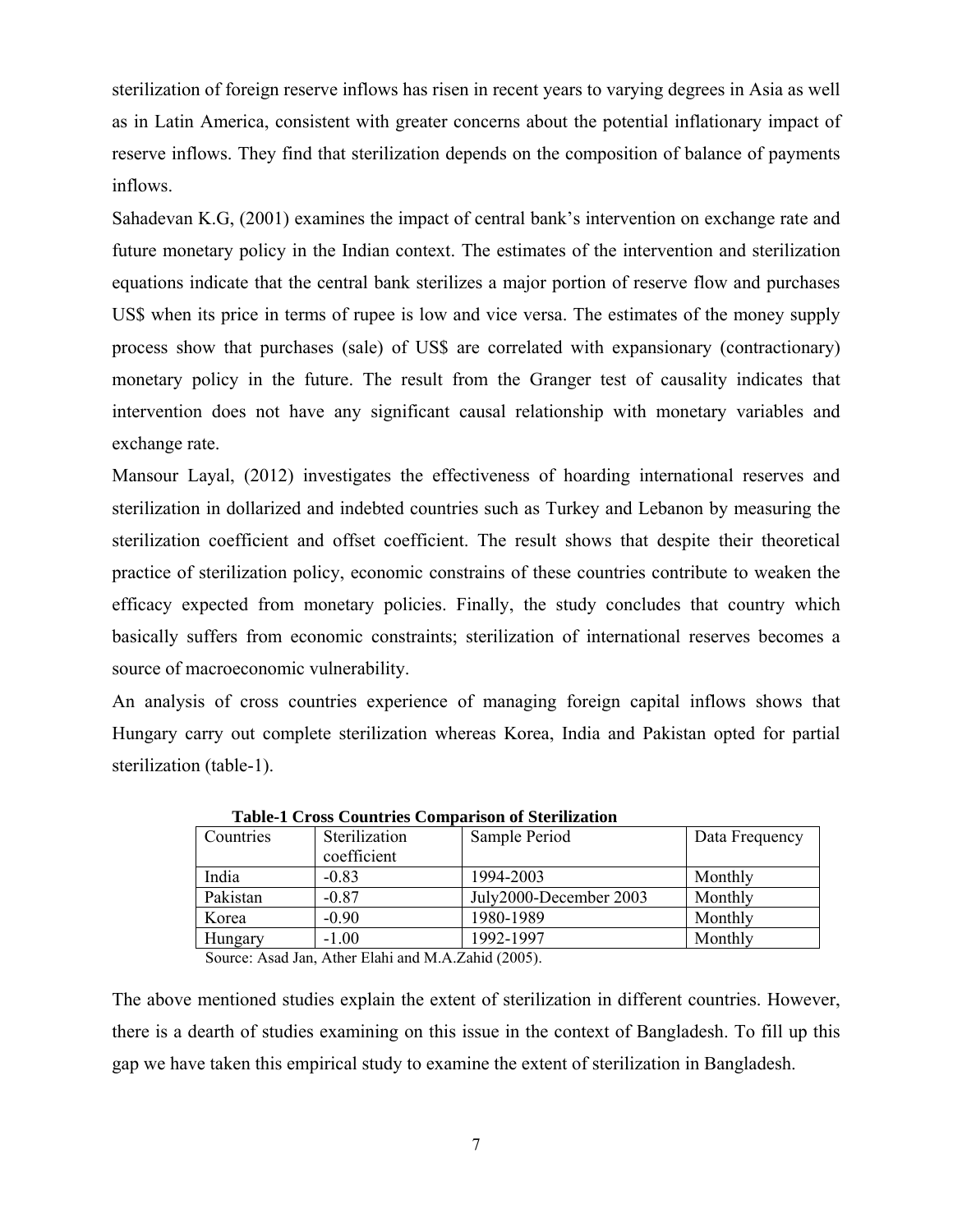# **Section III: Developments of Reserve Accumulation and Foreign Exchange Market Intervention**

Over the last few years there has been a remarkable increase in foreign exchange reserves. Figure-3 shows that foreign exchange reserve was US\$276 million in FY1980-81, increased to US\$1602million in FY1999-00 and reached a high level of US\$15315 million in FY2012-13. It stood at USD18 and USD20 billion in December 2013 and May 2014 respectively which is about six months of import. It was only 1.7 months of import cover in FY2000-2001. The reserve as percent of GDP also increased to 28 percent in December 2013 from 20.03 percent in FY2012-13 and 3.93 percent in FY1999-00.<sup>5</sup>



**Figure-3: Trends in International Reserves during 1980-2013**

Source: Annual Report (various issues), BB.

 $\overline{a}$ 

There is a link between foreign exchange reserve and RM. An increase in international reserves directly affects the RM which consists of two assets: NFA and NDA. Figure-4 shows that the movement of NFA and NDA is in opposite direction. It implies that BB changes NDA to offset the effect of an increase in NFA.

<sup>5</sup> The source of reserves accumulation is export earnings, investment income, remittances, foreign borrowings, foreign aid and grants and the demand for reserves are import payment, ACU payment, foreign exchange market intervention, repayment of debt obligations.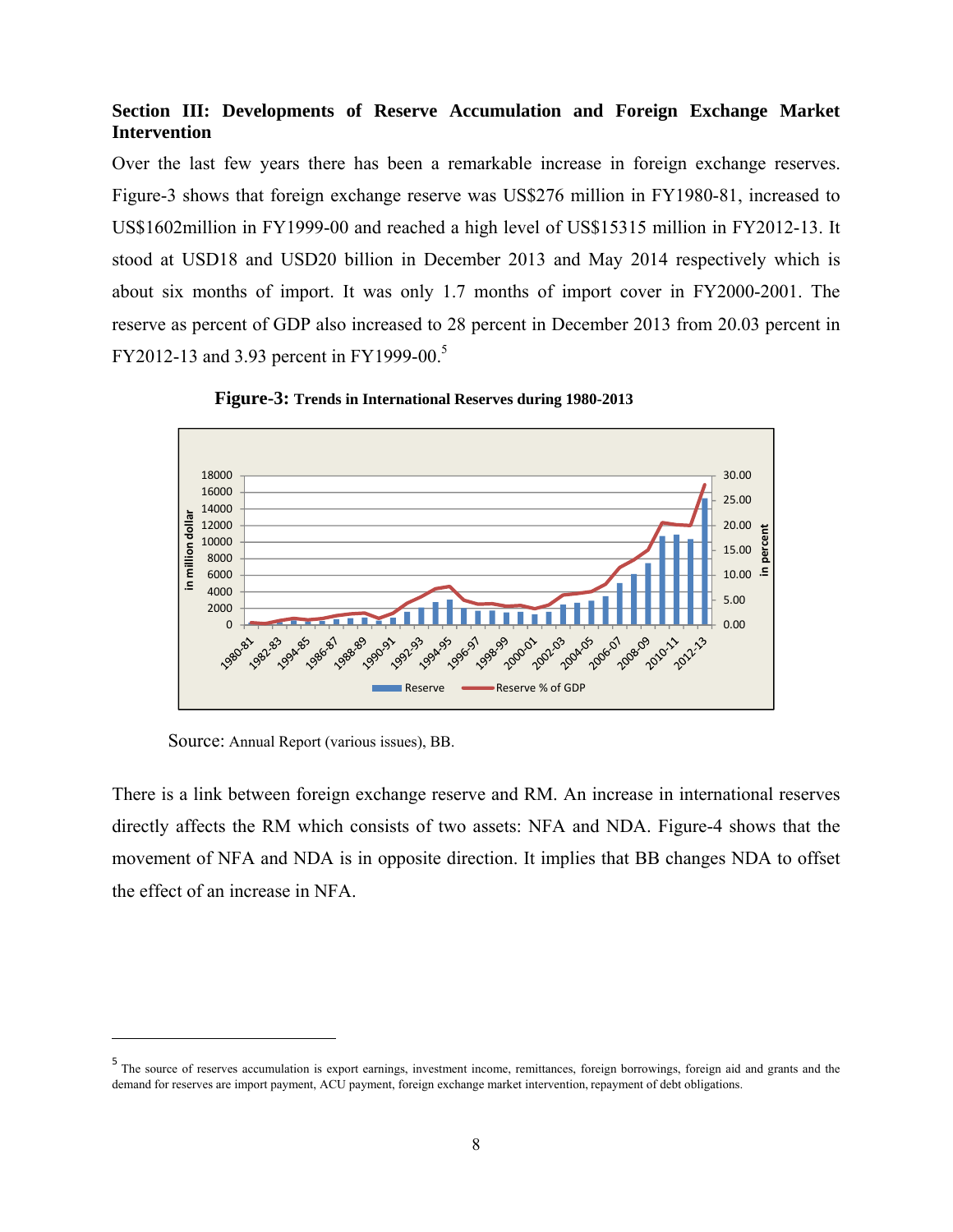

**Figure-4: Movements of NDA and NFA during 1990-2013**

Source: Monthly Economic Trends (various issues), BB.

 It is mentioned that BB implements monetary policy by setting the RM as the operating target and M2 as an intermediate target in the monetary policy framework. The general perception is that if BB has enough control over RM, it can implement effective monetary policy. Islam (2008) finds that BB has control over RM. The source of RM and their movements which affects the degree of controllability of RM partially depends on the sterilization intervention by the BB. Thus it is important to identify the extent of sterilization intervention.

The trends analysis of the share of NFA and NDA in RM indicate that both are unpredictable. Figure-5 reveals the percentage contribution of NFA and NDA to RM and shows that before FY03 there was a mixed trend in the contribution of NFA and NDA to RM. After FY03 the contribution of NFA in RM is higher than that of NDA.



**Figure-5 Movement of Share of NFA and NDA in Reserve Money during 1991-2013**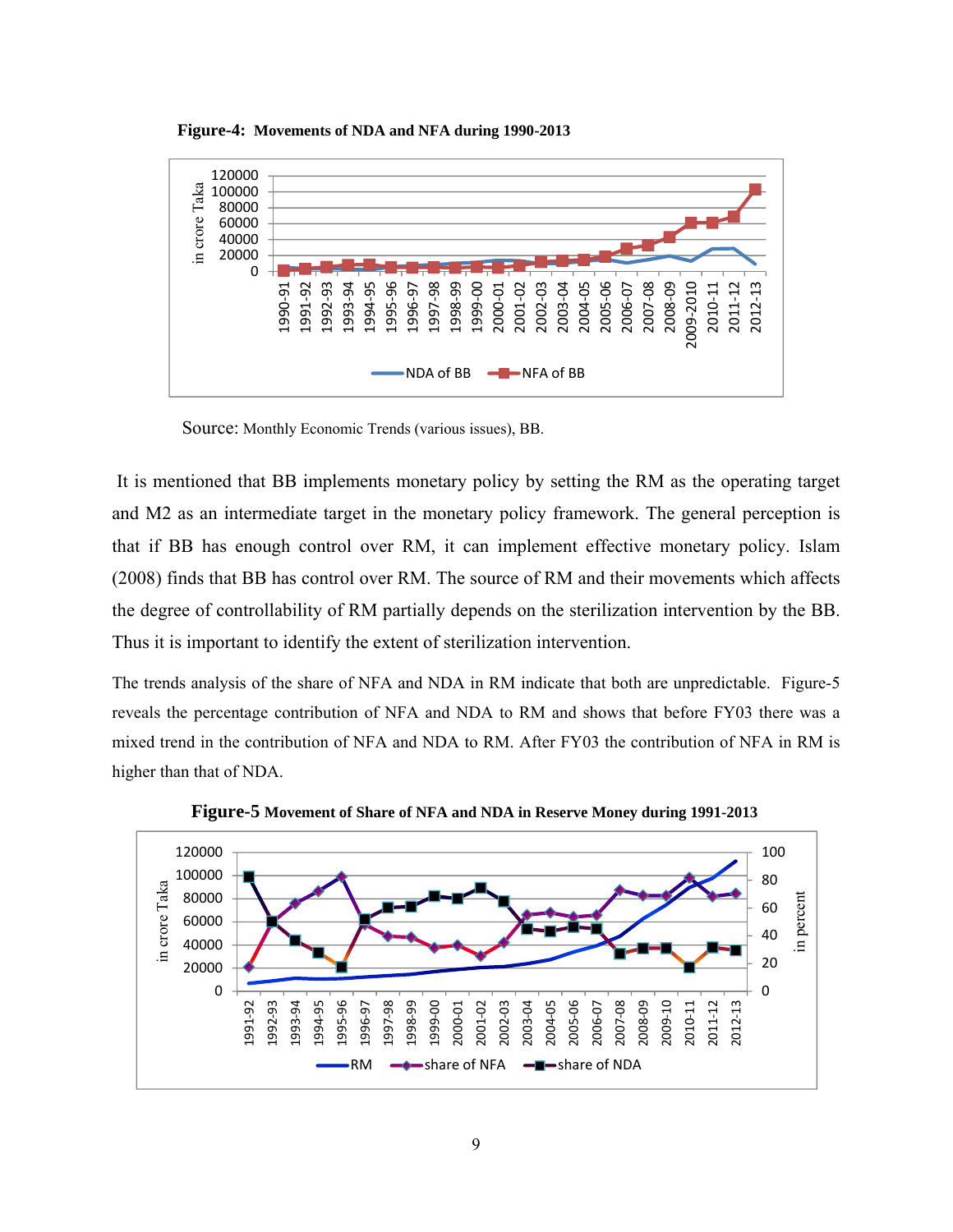Source: Monthly Economic Trends, BB.

The unpredictability of NDA and NFA also reflected in their volatility. The volatility, as measured by standard deviation, is reported in Table-2 which shows that there was a low volatility in NFA as compared to NDA during FY04-FY13. On the other hand, there exists a high volatility in the movement in NDA. In this circumstance it is difficult to control RM for implementing monetary policy as desired direction.

| Year        | <b>NFA</b> |      | <b>NDA</b> |       |
|-------------|------------|------|------------|-------|
|             | Mean       | std  | Mean       | std   |
| <b>FY04</b> | 0.86       | 1.50 | 1.11       | 9.17  |
| <b>FY05</b> | 0.80       | 5.34 | 1.87       | 11.10 |
| <b>FY06</b> | 2.18       | 6.62 | 2.42       | 7.09  |
| <b>FY07</b> | 3.70       | 4.65 | $-1.34$    | 8.51  |
| <b>FY08</b> | 1.19       | 4.53 | 3.27       | 17.22 |
| <b>FY09</b> | 2.34       | 5.73 | 2.99       | 10.74 |
| <b>FY10</b> | 3.03       | 4.74 | $-0.79$    | 20.01 |
| <b>FY11</b> | 0.05       | 2.37 | 6.03       | 12.80 |
| <b>FY12</b> | 1.07       | 4.69 | $-1.02$    | 13.19 |
| <b>FY13</b> | 3.45       | 2.46 | $-7.80$    | 16.98 |

 **Table-2 : Trend and Volatility in NFA and NDA**

Source: Author's own calculation based on data available in Monthly Economic Trends, BB.

Among the source of NDA, the dominating part is BB's claims on government which is also volatile. The volatility is originating from government borrowing for financing fiscal deficit which changed RM beyond its targeted level. On the other hand, the movement of NFA depends on export growth, import growth, inflow of remittance and foreign assistance and the movement of these variables is erratic. So from the above analysis we conclude that it is a great challenge for BB to control over RM**.** In the IMF country report (no 14/149) June 2014 also point out that although BB met the reserve money target in the face of high reserve accumulation over the past few years, this has required a stepping up of sterilization operations.

Bangladesh has experienced significant inflow of foreign exchange during the period under study which has affect on foreign exchange market. If this increasing trend of the inflow of foreign exchange continues, Taka will appreciate and export sector will loss competitiveness in the international market. In order to shield appreciation of Taka recently, BB mop up excess supply of foreign exchange through intervention in the foreign exchange market. Consequently, it helped to build up foreign exchange reserves which push up NFA of BB. At the same time,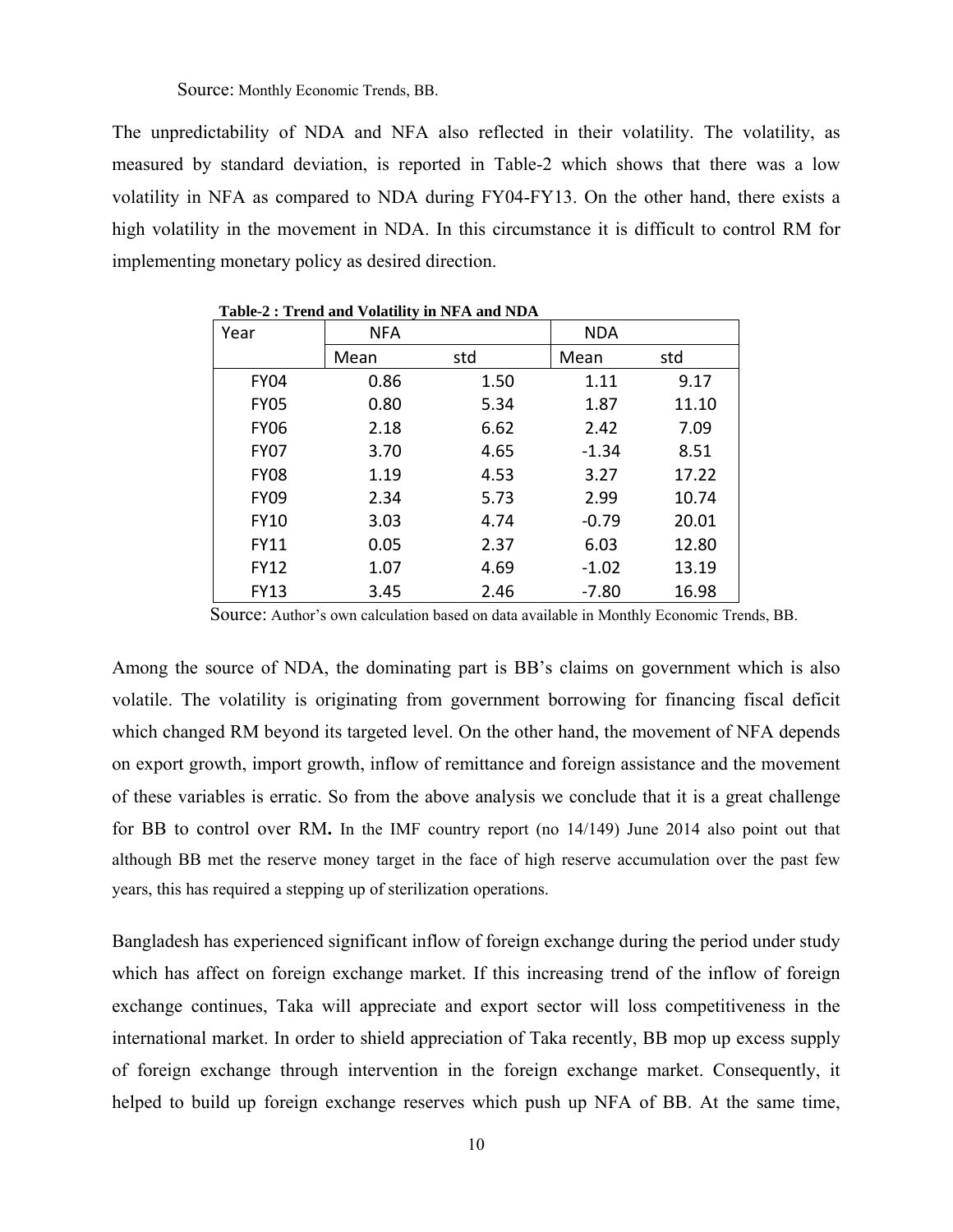equivalent amount of local currency inter in the market which should be counteract by pushing down NDA to keep on money supply in programmed path. Table-3 shows that BB bought a record of USD4539 million from the market to halt appreciation of Taka against USD during FY2013. The table also shows that there is a positive relationship between foreign exchange buying and change of NDA in the banking system. The estimated correlation coefficient is 0.26 between USD buying and change of NDA during 2003-2013.

| Year      | Buying (in million<br>USD) | selling (in million<br>USD) | (in<br>buy<br>net<br>million USD) | NDA change (in<br>crore taka)* |
|-----------|----------------------------|-----------------------------|-----------------------------------|--------------------------------|
| 2002-03   | 503.9                      |                             | 503.9                             | 11021.1                        |
| 2003-04   | 314                        |                             | 314                               | 13404.9                        |
| 2004-05   | 64.7                       | 459.5                       | $-394.8$                          | 19420                          |
| 2005-06   | 79.99                      | 416.09                      | $-336.1$                          | 25935.2                        |
| 2006-07   | 649.5                      | -                           | 649.5                             | 19959.9                        |
| 2007-08   | 202.5                      | 735.5                       | $-533$                            | 32375.7                        |
| 2008-09   | 1484.2                     | 98.5                        | 1385.7                            | 37558.9                        |
| 2009-2010 | 2161                       | 61.5                        | 2099.5                            | 46923.8                        |
| 2010-11   | 316.5                      | 1279                        | $-962.5$                          | 73964.9                        |
| 2011-12   | 157                        | 776                         | $-619$                            | 68344.3                        |
| 2012-13   | 4539                       |                             | 4539                              | 51829.8                        |

 **Table-3: Trends in Buying and Selling in Foreign Exchange market in Bangladesh** 

Source: Monthly Economic Trends, BB, Forex Reserve and Treasury Management Department, BB. Note: Net buy = buy-sell., - no selling and  $* = NDA$  in the banking system.

In order to maintain RM at the programmed level and to manage overall liquidity in the banking system, BB uses many instruments which include CRR, repo, reverse repo, BB bill, and Islamic bonds (Annexure Table 1). Besides, net policy action on liquidity movement also depends on auction of Government T-bill and Government bond $6$ . BB also purchase/sale G-T/B with DMBs for maintaining liquidity in banking system (secondary trading). Although BB uses many instruments to manage overall liquidity in the banking system, equivalent amount of taka against foreign exchange buying (net) from the market is not soak up.

1

<sup>&</sup>lt;sup>6</sup>These are short-term and long term obligations issued by BB on behalf of the Government. The objectives of these securities are two-fold. The first is to provide a mechanism for financing government deficit, and managing excess liquidity prevailing in the market.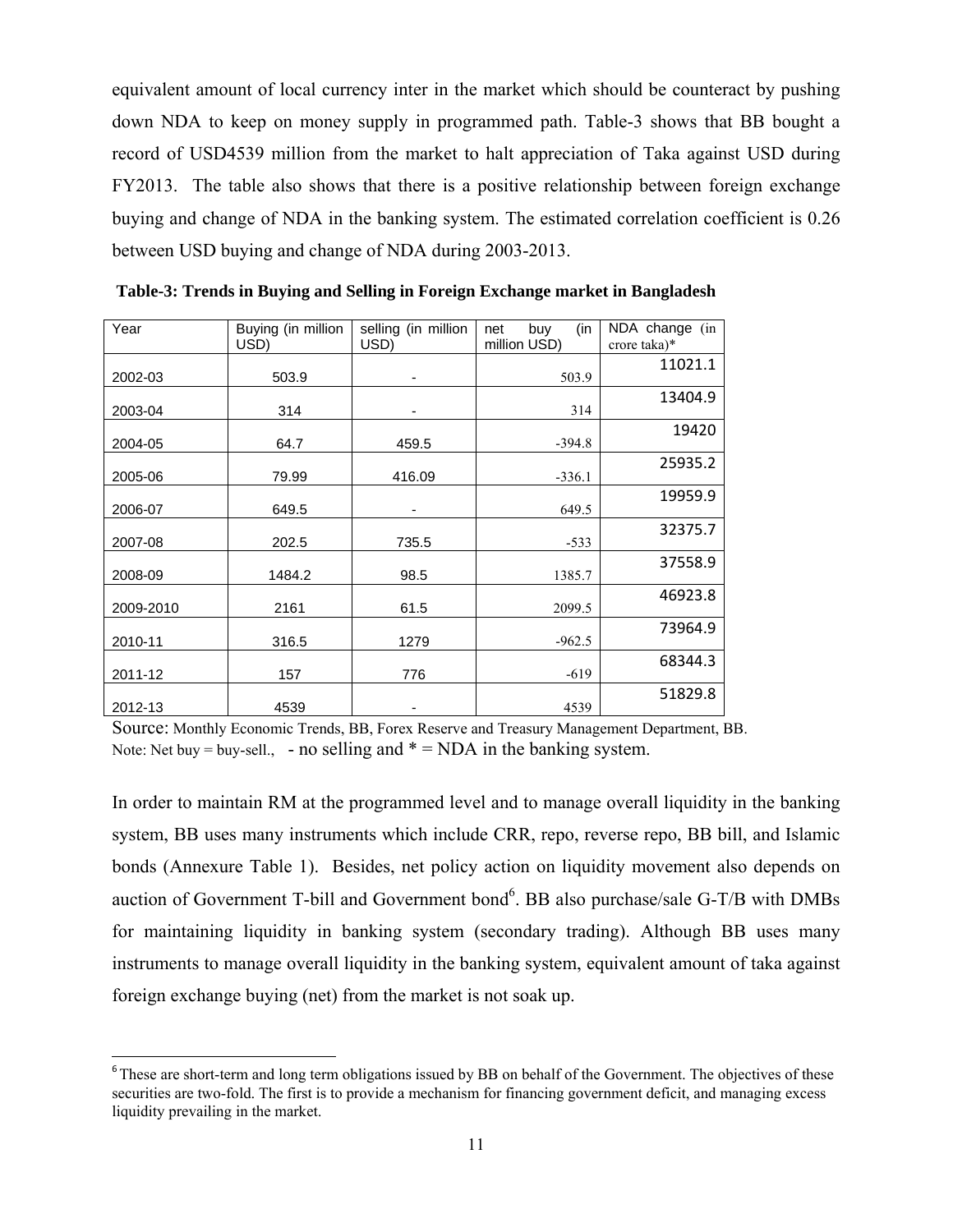#### **Section IV: Model Specification, Variable Definition and Methodology**

#### **a. Model Specification**

Economic literature shows that foreign exchange and domestic monetary markets are interrelated. The contemporaneous relationship between NDA and NFA show the extent of sterilization. In order to estimate the extent of sterilization, the paper estimates the following credit reaction function:

∆NDAt= β0 + β<sup>1</sup> ∆NFAt + β2∆IPt+ β3∆ERt + β4∆repo ratet + Et -------------------------- (1)

In equation (1) NDA denotes net domestic assets, NFA is net foreign assets, ER is nominal exchange rate (Taka per US dollars).  $β_1$ ,  $β_2$ ,  $β_3$ ,  $β_4$ , are the parameters which to be estimated.  $β_0$  is the intercept and  $E_t$  is the error term.  $\Delta$  denotes change and t stands for time. All variables in equation (1) expressed in logarithmic form. The coefficient of NFA  $(\beta_1)$  measure the extent of the sterilization and it takes a value between 0 and -1. When  $\beta$ 1=0 it implies absence of sterilization which means that an increase in reserves leads to an equivalent increase in monetary base i.e any change in NFA will entirely be reflected in money supply. Conversely, if  $\beta_1 = -1$ , then it implies full sterilization of the monetary effect of reserve accumulation. This means that every unit of foreign exchange purchased by the central bank (the increase in NFA) through its intervention in the foreign exchange market which increased money supply will be neutralized and thus, the increased money will be withdrawn (decrease of NDA) from the market and consequently, the change in money supply will be equal to zero. If  $\beta_1$  takes a value between 0 and  $-1$  then it implies partial sterilization.<sup>7</sup>

#### **b. Variable Definition**

 $\overline{a}$ 

**Net Domestic Assets (NDA):** NDA consists of domestic credit (public sector and private sector) plus nets other items.

**Net Foreign Assets (NFA):** NFA consists of the NFA of DMBs and NFA of BB. The NFA is expected to negatively affect NDA when the central banks are engaged in sterilization.

<sup>&</sup>lt;sup>7</sup> The model can be expressed as  $\triangle NDA = \beta \triangle NFA + \triangle Z$  where z is the value of all exogenous variables relevant to monetary policy such as output, repo rate, domestic exchange rate etc. On the other hand, ∆M2=∆NDA + ∆NFA  $=\geq\Delta M2=\beta\Delta NFA + \Delta Z+\Delta NFA = \geq\Delta M2=\Delta Z$ -------(if β =-1) implies money supply is determined by the exogenous variable and ∆M2= ∆Z+ ∆NFA-----(if β=0) implies any change in NFA will entirely be reflected in M2 or monetary base.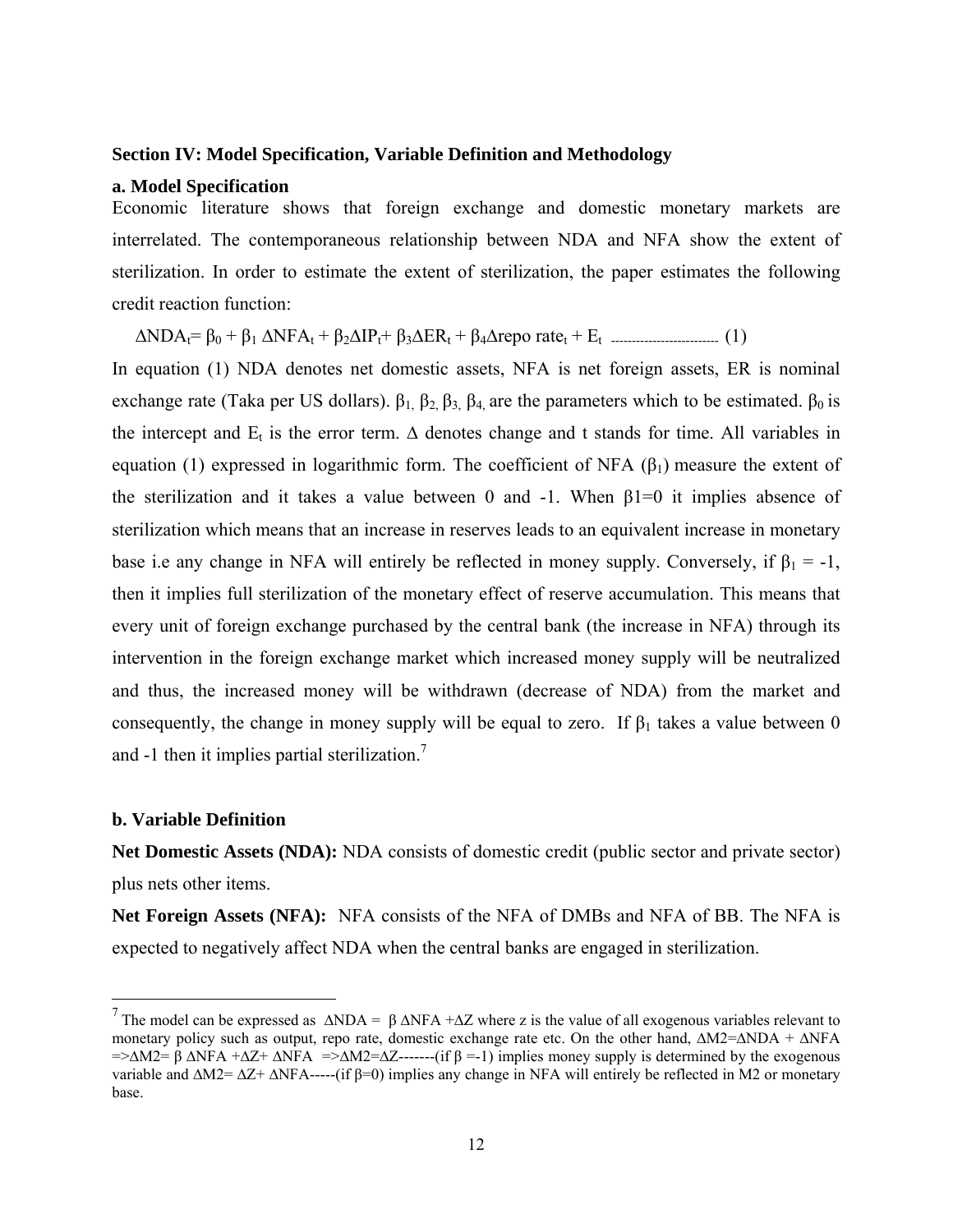**Industrial production (IP):** IP is taken as proxy for GDP due to unavailability of monthly GDP series. A positive relationship is expected between NDA and IP because an increase in output requires high demand for domestic credit.

**Repo rate:** Repo rate is the policy rate. Repo operation is an arrangement between BB and DMBs through which liquidity will inject / absorb in the banking system. When repo is issue liquidity will inject and when it matured liquidity will absorb.

**Exchange Rate (ER):** ER is measured Taka per US dollars for end of month (nominal exchange rate).

### **c. Data and Methodology:**

The credit reaction function is estimated by using monthly data from 2003:07 to 2013:06. The sample period is chosen to see the extent of sterilized intervention for floating exchange rate regime which started from 2003. The monthly data have been collected from Economic Trends of Bangladesh Bank, Annual Report of Bangladesh Bank, Bangladesh Bank Quarterly and Bangladesh Economic Review, of Ministry of Finance. To estimate the credit reaction function, we use Johansen cointegration technique and Vector Error Correction (VEC) model.

#### **V. Analysis of the Estimated Results**

Plots of the variable (figure-6) show that all variables are most likely to have unit root.



Figure-6

Source: Monthly Economic Trends, BB, Annual Report of BB and Bangladesh Bank Quarterly, BB.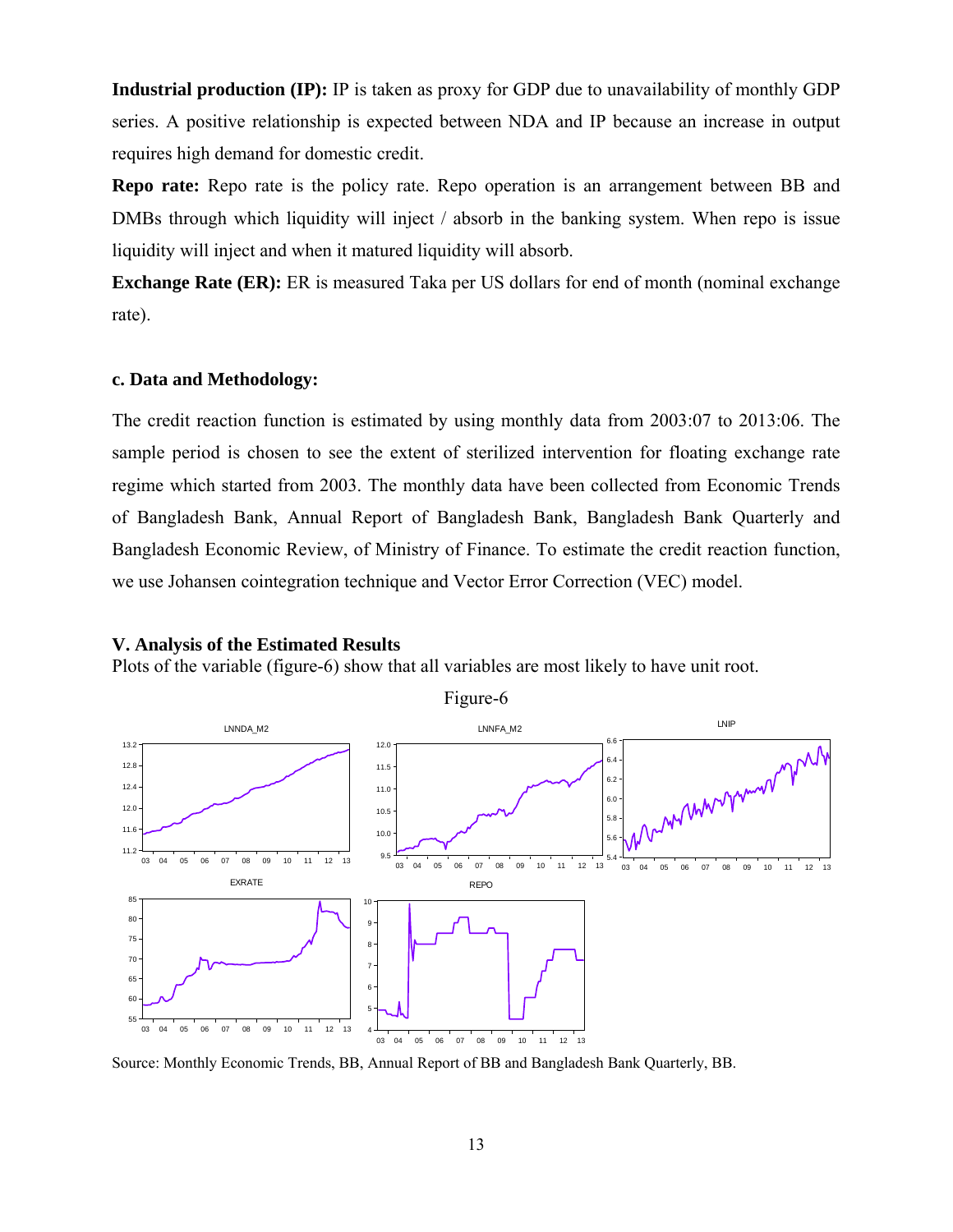The Phillips –Perron (PP) tests has been applied for unit root test and the results are reported in table-4. All variables are non-stationary I(1) in its level and they are stationary I(0) in first difference.

| Variables  | In level   |             |             | In first difference |             |             |  |
|------------|------------|-------------|-------------|---------------------|-------------|-------------|--|
|            |            | Model A     |             | Model A             |             |             |  |
|            | Test       | 5% critical | Integration | test statistics     | 5% critical | Integration |  |
|            | statistics | value       |             |                     | value       |             |  |
| <b>NDA</b> | 0.24       | 2.88        | I(1)        | 11.72               | 2.88        | I(0)        |  |
| <b>NFA</b> | 0.15       | 2.88        | I(1)        | 4.47                | 2.88        | I(0)        |  |
| repo       | 2.32       | 2.88        | I(1)        | 12.49               | 2.88        | I(0)        |  |
| IP         | 0.91       | 2.88        | I(1)        | 30.33               | 2.88        | I(0)        |  |
| Exrate     | 1.28       | 2.88        | I(1)        | 9.41                | 2.88        | I(0)        |  |
|            | In level   |             |             | In first difference |             |             |  |
|            |            | Model B     |             | Model B             |             |             |  |
|            | test       | 5% critical | Integration | test statistics     | 5% critical | Integration |  |
|            | statistics | value       |             |                     | value       |             |  |
| <b>NDA</b> | 2.74       | 3.45        | I(1)        | 11.68               | 3.45        | I(0)        |  |
| <b>NFA</b> | 3.04       | 3.45        | I(1)        | 4.47                | 3.45        | I(0)        |  |
| repo       | 2.25       | 3.45        | I(1)        | 12.49               | 3.45        | I(0)        |  |
| IP         | 7.44       | 3.45        | I(0)        | 30.13               | 3.45        | I(0)        |  |
| Exrate     | 1.28       | 2.88        | I(1)        | 9.41                | 2.88        | I(0)        |  |

**Table-4 : Phillips-Perron unit root tests**

Note: Model A includes intercept and Model B includes both intercept and trend. The null hypothesis states that the variables have a unit root. Source: Monthly Economic Trends, BB, Annual Report of BB and Bangladesh Bank Quarterly, BB.

Since all variables are I(1) at level, the next step is to see whether the variables are cointegrated or not. We apply Johansen cointegration test, for cointegration. Two lag lengths are selected as per Schwartz Bayesian Criteria (SBC). To make the cointegration test more general, we check for both intercept and trend & intercept .

| <b>Table-5: Johansen Co-integration test</b> |
|----------------------------------------------|
|                                              |

| with intercept                            |                   |                   |             |                                                      |  |  |
|-------------------------------------------|-------------------|-------------------|-------------|------------------------------------------------------|--|--|
| Null                                      | Alternative       | Test              | 5% critical | Conclusion                                           |  |  |
| Hypotheses                                | <b>Hypotheses</b> | <b>Statistics</b> | value       |                                                      |  |  |
| <b>Trace Statistic Test</b>               |                   |                   |             |                                                      |  |  |
| $r=0$                                     | r>0               | 87.54             | 69.81       | one Co-integrating Relationship                      |  |  |
| $r \leq 1$                                | r > 1             | 34.55             | 47.85       | both at 5% levels                                    |  |  |
| <b>Maximum Eigen Value Statistic Test</b> |                   |                   |             |                                                      |  |  |
| $r=0$                                     | $r=1$             | 52.98             | 33.87       | one Co-integrating Relationship<br>both at 5% levels |  |  |
| $r=1$                                     | $r=2$             | 21.03             | 27.50       |                                                      |  |  |
| With intercept and trend                  |                   |                   |             |                                                      |  |  |
| <b>Trace Statistic Test</b>               |                   |                   |             |                                                      |  |  |
| $r=0$                                     | r>0               | 115.10            | 88.80       | one Co-integrating Relationship                      |  |  |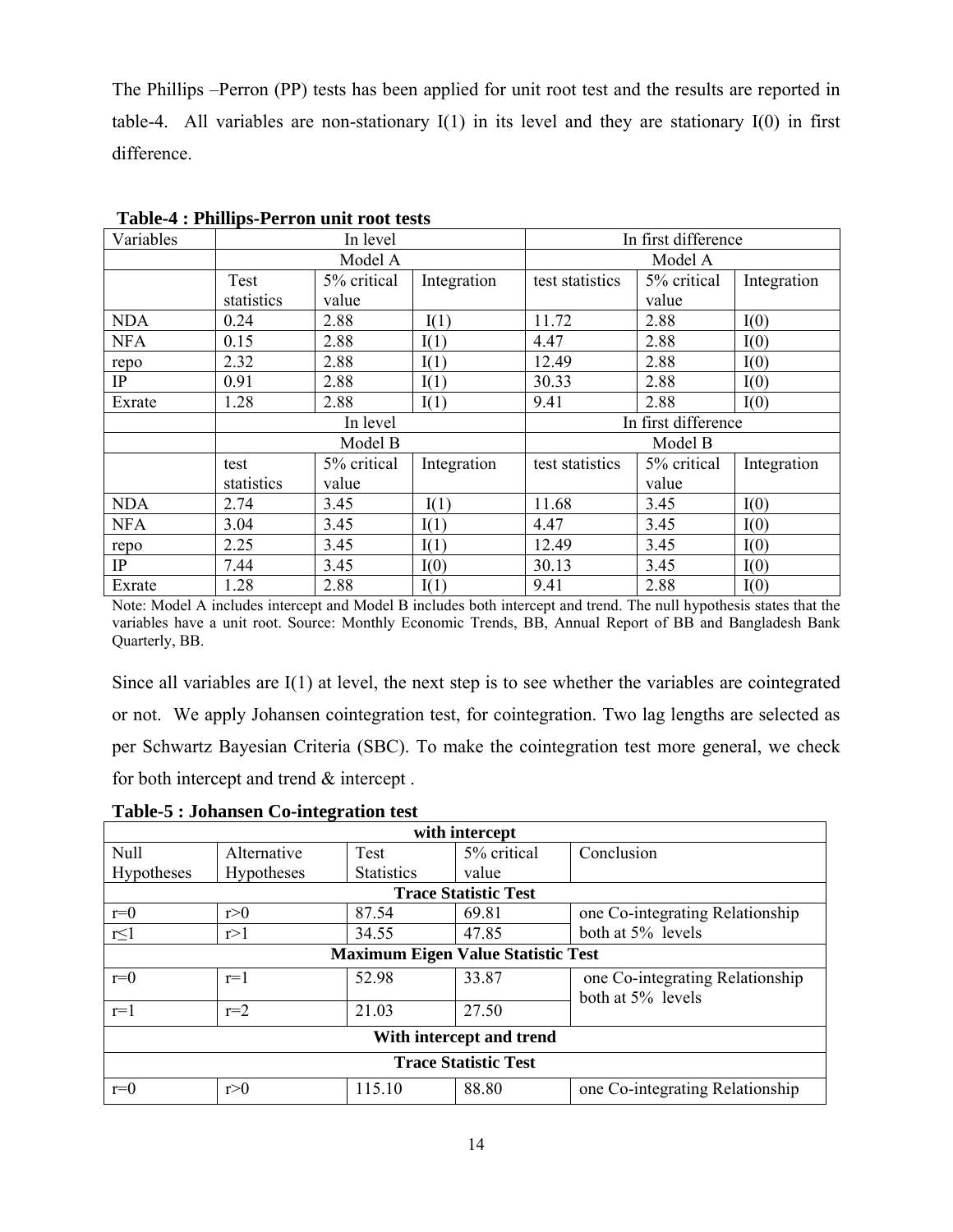|       |       | 60.65 | 63.87                                     | at $5\%$ levels                 |
|-------|-------|-------|-------------------------------------------|---------------------------------|
|       |       |       | <b>Maximum Eigen Value Statistic Test</b> |                                 |
| $r=0$ | $r =$ | 54.45 | 38.33                                     | One Co-integrating Relationship |
| $r =$ | $r=2$ | 28.87 | 32.12                                     | at $5\%$ levels                 |

Source: Monthly Economic Trends, BB, Annual Report of BB and Bangladesh Bank Quarterly, BB.

The results of the Johansen cointegration test are reported in table-5. In both cases with intercept  $\&$ intercept and trend the trace statistics and maximum eigen value test suggest that there is at least one cointegration relation at 5 percent level of significance between the variables. Therefore, the long-run relationship exists in the system.

Since the variables are co-integrated, VEC model is appropriate for estimating credit reaction function<sup>8</sup>

### **Estimation of Credit Reaction Function**

We estimated the credit reaction function equation- (1) in a VEC framework to check the long run relation and short run adjustment.

## **Estimated Normalized Co integrated Credit Reaction Function**

 $ln NDA = -0.11$   $ln NFA + 1.24$   $lnip - 0.004$  exrate - 0.007 repo + 0.007 trend ………………..(2)  $s.e = (0.06)$   $(0.15)$   $(0.002)$   $(0.004)$   $(0.002)$ 

The estimated coefficient (β) of credit reaction function results show that there exist a long run relationship between NDA and NFA which statistically significance at 10 percent level. The estimated coefficient of NFA is -0.11. It indicates that the long run elasticity of NFA for the NDA is 11 percent. It also indicates extent of sterilized intervention in the foreign exchange market.

The short run estimated coefficient and error correction of the credit reaction function from VEC model are presented in table-5. From the results, we find that the speed of adjustment of NDA is 5.4 percent which indicates that NDA moves towards equilibrium by adjusting 5.4 percent in every month. The short run estimated coefficient of NFA is 0.05 which is significance at 10 percent level. It appears the short run extent of sterilized intervention (about 5 percent) in foreign exchange market.

<sup>&</sup>lt;sup>8</sup>When variable are integrated and if one of their co-integrated vector is not zero ( $\beta_{ik} \neq 0$ ) then applying VAR by differencing is inappropriate (Enders, 2004 )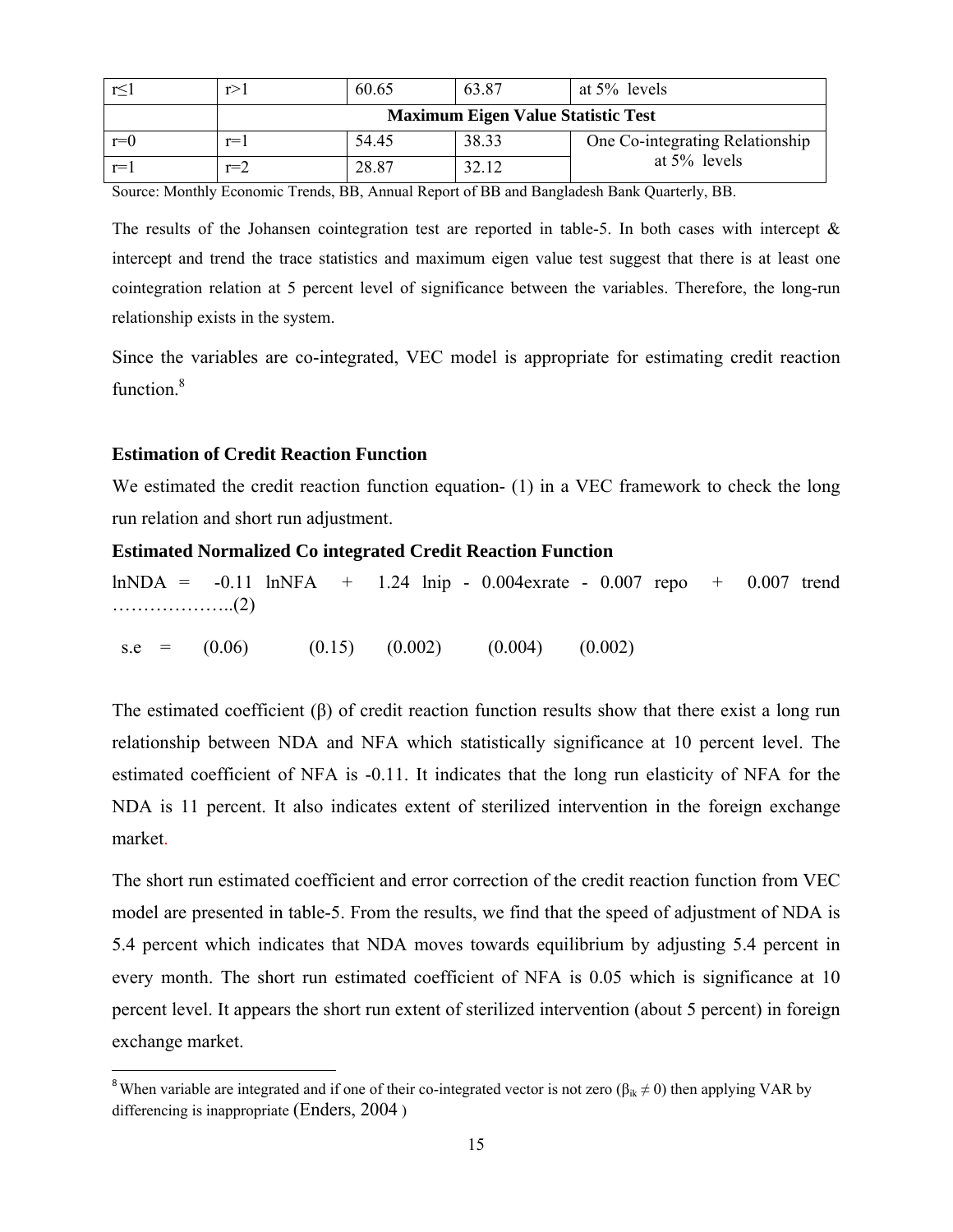| <b>Table-5: Vector error correction estimation</b> |  |  |  |  |  |
|----------------------------------------------------|--|--|--|--|--|
|----------------------------------------------------|--|--|--|--|--|

|                    | $\Delta$ lnNDA | $\triangle$ lnNFA | $\Delta$ lnip | $\Delta$ exrate | $\triangle$ repo |
|--------------------|----------------|-------------------|---------------|-----------------|------------------|
| $ect$ (E-1)        | $-0.054321$    | 0.077520          | 0.809578      | 2.398058        | $-0.520818$      |
|                    | (0.03386)      | (0.11927)         | (0.15139)     | (2.11212)       | (1.89421)        |
| $\Lambda$ ln $NDA$ | $-0.067936$    | $-1.275828$       | $-0.149875$   | 6.938400        | 6.783427         |
|                    | (0.10516)      | (0.37043)         | (0.47018)     | (6.55966)       | (5.88289)        |
| $\Lambda$ lnNFA    | $-0.051198$    | $-0.197005$       | $-0.294174$   | $-2.911271$     | $-0.291188$      |
|                    | (0.03053)      | (0.10755)         | (0.13651)     | (1.90447)       | (1.70798)        |
| $\Delta$ lnip      | $-0.069558$    | 0.190866          | 0.329382      | 1.31764         | 0.133998         |
|                    | (0.03294)      | (0.11604)         | (0.14728)     | (2.05479)       | (1.84279)        |
| $\Delta$ exrate    | $-5.08$        | $-0.000221$       | 0.006684      | 0.063947        | 0.109497         |
|                    | (0.00168)      | (0.00591)         | (0.00751)     | (0.10472)       | (0.09392)        |
| $\triangle$ repo   | $-0.002168$    | 0.002256          | $-0.016968$   | 0.062081        | $-0.226319$      |
|                    | (0.000183)     | (0.00646)         | (0.00819)     | (0.11431)       | (0.10252)        |
| Constant (c)       | 0.017189       | 0.031500          | 0.003712      | 0.275156        | $-0.023986$      |
|                    | (0.00354)      | (0.01249)         | (0.01585)     | (0.22112)       | (0.19831)        |

Note: Figure in parenthesis indicates standard error and ect = error correction term.

## **Section VI: Conclusion**

The main objective of the paper was to analyze the extent of sterilized intervention in foreign exchange market of BB to offset the monetary expansion by the reserve accumulation in BB's balance sheet. The extent of sterilization is estimated by applying Johansen Cointegration technique and Vector Error Correction (VEC) model.

The paper finds that there exist a long run relationship between NDA and NFA which statistically significance at 10 percent level. The long run elasticity between NFA and NDA shows an extent of sterilized intervention about 11 percent in the foreign exchange market.

The analyses of sterilized intervention in Asian countries point out that the extent of sterilized intervention in Bangladesh is lower than that of Asian countries (table-1). Regarding this lower sterilized intervention, the paper opines that BB's intervention in the foreign exchange market mainly to resist the appreciation of Taka.

 Sometimes the extent of sterilized intervention depends on the objectives of monetary policy. If the aim of monetary policy of BB is to maintain the exchange rate at desired level then this lower level of sterilization may not be concerned. On the other hand, if the aim is to maintain price level, this lower level of sterilization may be concerned for BB. Since there is a policy dilemma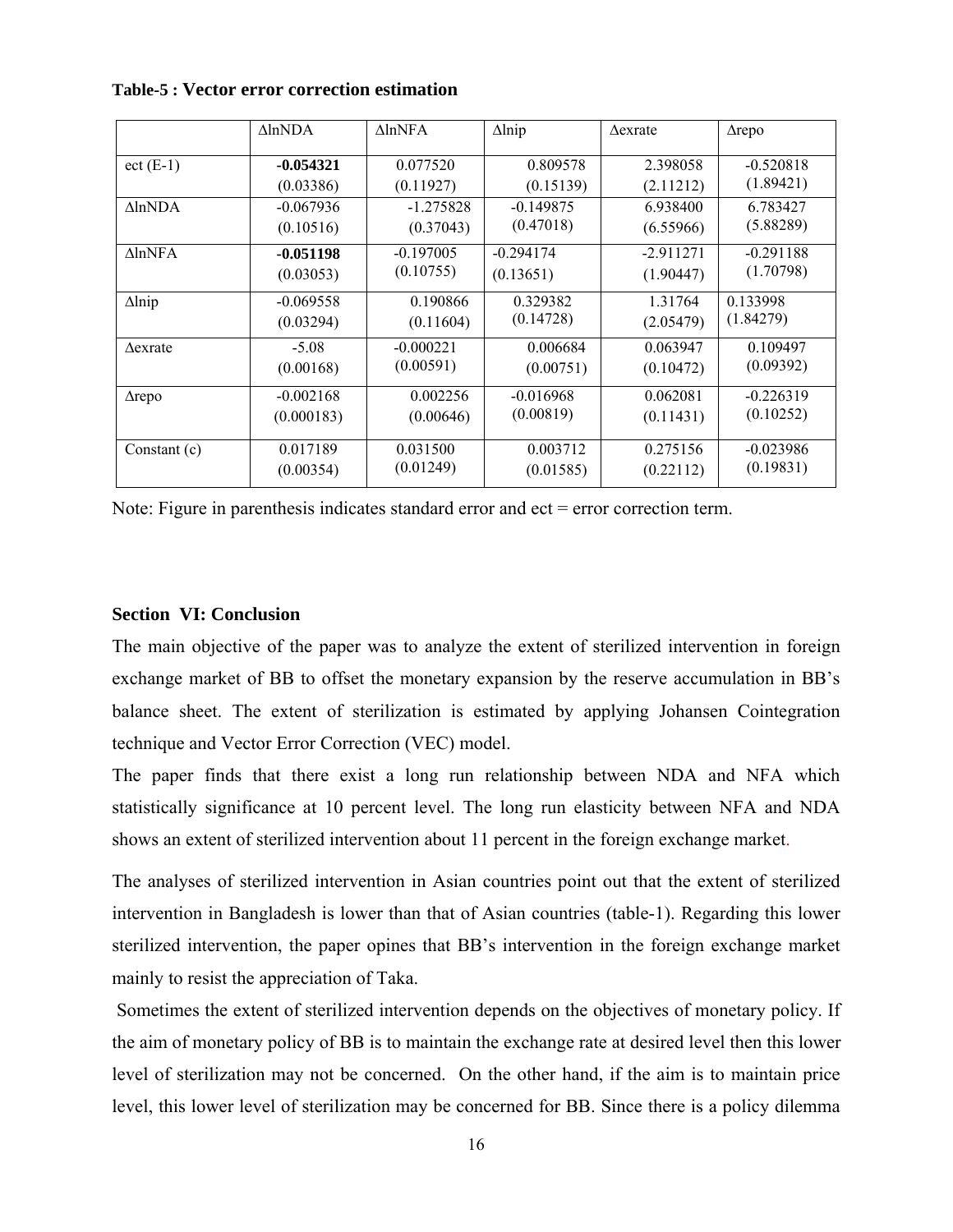of intervention in foreign exchange market, i.e., at the same time it is not possible to achieve price stability and to resist appreciation of taka. So the extent of sterilization of BB may be concerned for achieving price stability in the long run.

Besides, sterilization operations incur some costs. BB uses reverse repo to mop up excess liquidity from the banking system and reverse repo rate is the cost for BB. Considering sterilization cost and policy objectives, speed of sterilization may be geared up by the BB.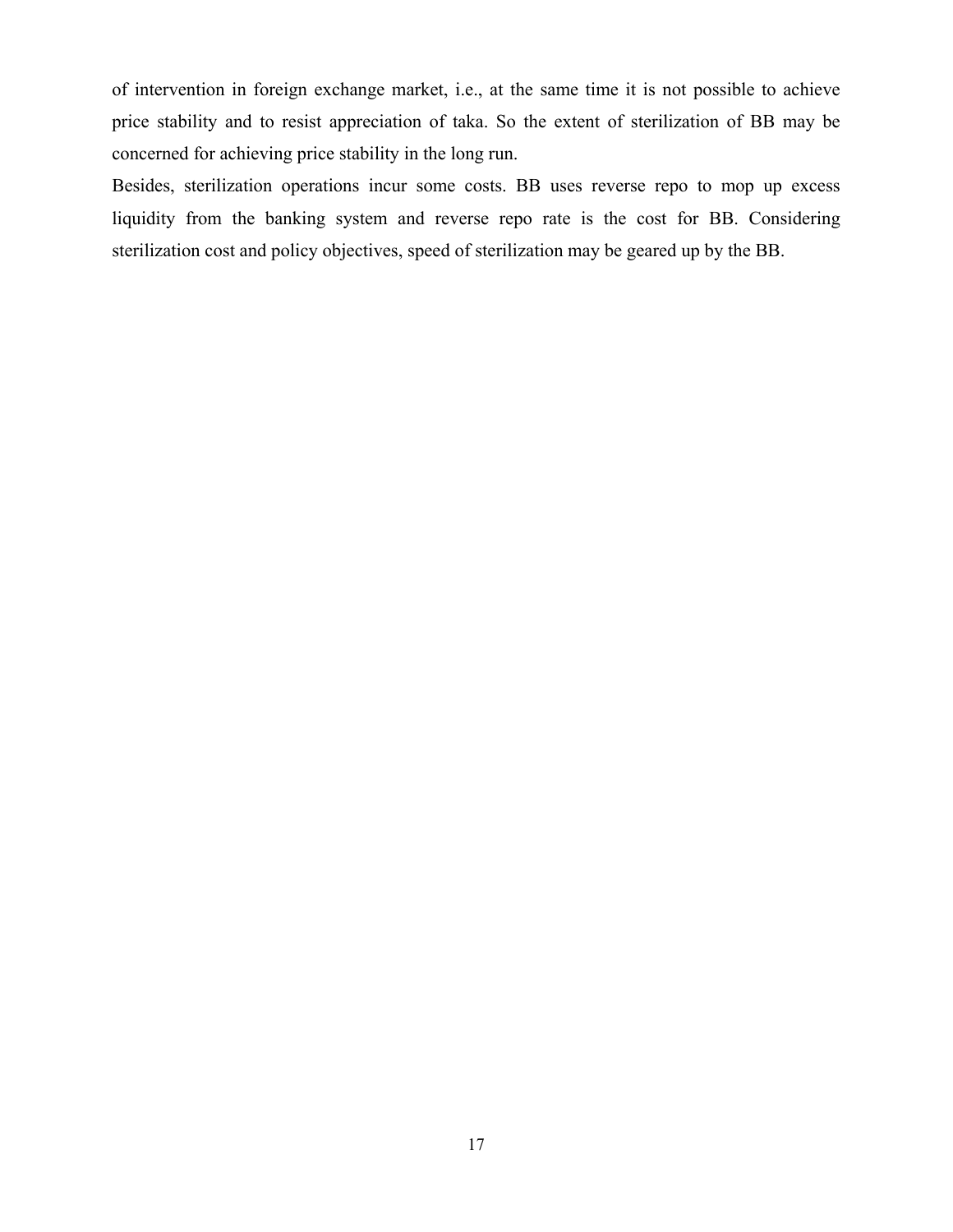#### **References:**

Alice Y Ouyang, Ramkishen S. Rajan &Thomas D. Willett (2006). China as a Reserve Sink: The evidence from offset and Sterilization Coefficients. Retrieved from http:// www.rfets.go.jt.

- Asad Jan, Ather Elahi and M.A.Zahid (2005). Managing Foreign Exchange Inflows: An Analysis of Sterilization in Pakistan. *The Pakistan Development Review* 44:4 Part II(Winter 2005) pp.777-792.
- BB: Bangladesh Bank, Annual Report ( various issues).
- BB: Bangladesh Bank, Economic Trends ( various issues).
- BB: Bangladesh Bank, Bangladesh Bank Quarterly ( various issues).
- BB, Monetary policy statement, July-December 2013.

Calvo, G. and Reinhart, s.,(2002).Fear of Floating", *The quarterly Journal of Economics*, 12: 379-408.

Enders, Walter (2004). *Applied Econometric Time Serie*s, 2nd Edition, Chapter 6, pp-330, John Willy &Sons, New Delhi.

- Hamed Taheri (2012).Assessing the Sterilization Policy of the Central Bank in Iran. Retrieved from http:// www.cbi.ir
- IMF*:* International Monetary Fund, IMF Institute 2007, Financial Programming and Policies.

IMF*:* International Monetary Fund, country report No 14/149, June 2014.

- Islam, Md. Ezazul (2009). Monetary Transmission Mechanism and Monetary Policy in Bangladesh. A Ph. D Dissertation, Submitted to Jahangirnagar University, Dhaka, October 2009.
- Islam, Md. Ezazul (2008). Money Supply Process in Bangladesh: An Empirical Analysis. WP 0805, Policy Analysis Unit Bangladesh Bank.
- Islam Md. Aminul (2010). Monetary Policy and Money Supply Process in Bangladesh: An Analytical Review.. A Dissertation of MA, Submitted to the Institute of Governance Studies, BRAC University, Dhaka, December 2010
- .Sahadevan, K.G (2001).Foreign Exchange Intervention and Future Monetary Policy: Some Empirical Evidence on Signaling Hypothesis. ganga.iirnl.ac.in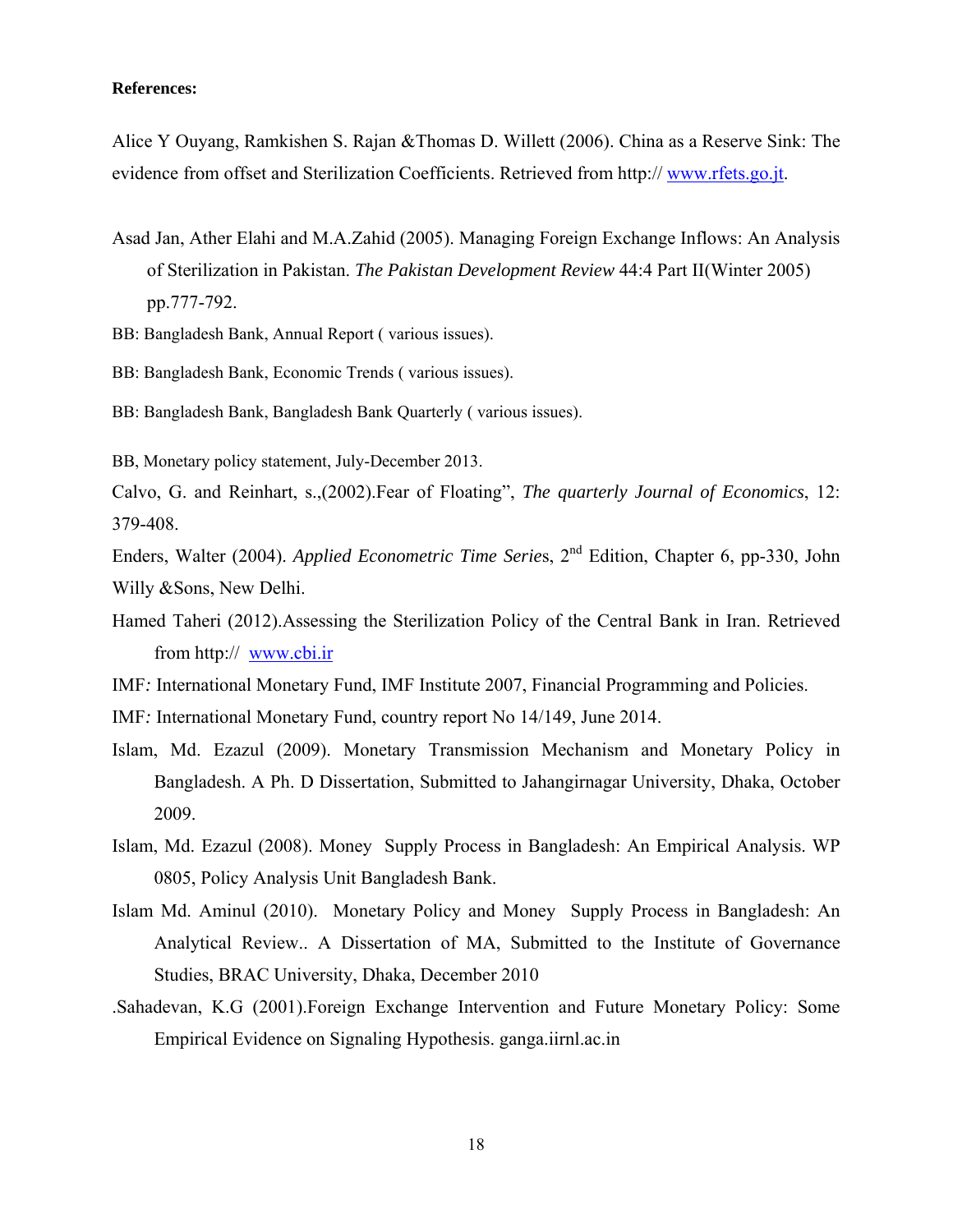- Mansour Layal (2012). Hoarding of International Reserves and Sterilization in Dollarized and Indebted Countries: An Effective Monetary Policy? Documents de travail working papers WP 1208.http://www.gate.cnrs.fr.
- MoF: Ministry of Finance, Economic Review (various issues).
- Waheed Muhammad (2007). Central Bank Intervention, Sterilization and Monetary Independence: The case of Pakistan. MPRA, 2007.
- Waheed Muhammad (2010). Foreign Exchange Intervention and Sterilization: An Investigation of State Bank of Pakistan's Reaction Function. MPRA, 2010.
- Muhammad Saim Hashmi, Changsheng, Muhammad mahroof Khan, Mohsin Bashir & Faheem Ghazanfar (2011). Monetary Policy Reaction Function and Sterilization of Capital Inflows: An Analysis of Asian Countries. *Asian Social Science* Vol. 7, No. 9, September 2011.
- Obstfeld, M., and K.S. Rogoff (1996). Foundations of International Macroeconomics. The MIT press.
- Prabheesh. K. P amd Mlathy .D (2009). International Reserve Accumulation and Money Dynamics: An Empirical Investigation in Indian Context.. The paper presents in the  $11<sup>th</sup>$ annual conference of money and finance in the Indian economy, Indira Gandhi Institute for Development, Research, Bombay, India, January 2009.
- Ramon, Moreno (1996). Intervention, Sterilization and Monetary Control in Korea and Taiwan. *Federal Reserve Bank of Sanfrancisco Center forPacific Basin (FRBSF) Economic Review* 1996, No.3.
- Robert Lavigne (2008). Sterilized Intervention in Emerging-market Economics: Trends, Costs and Risks. Bank of Canada Discussion Paper 2008-4 March (2008).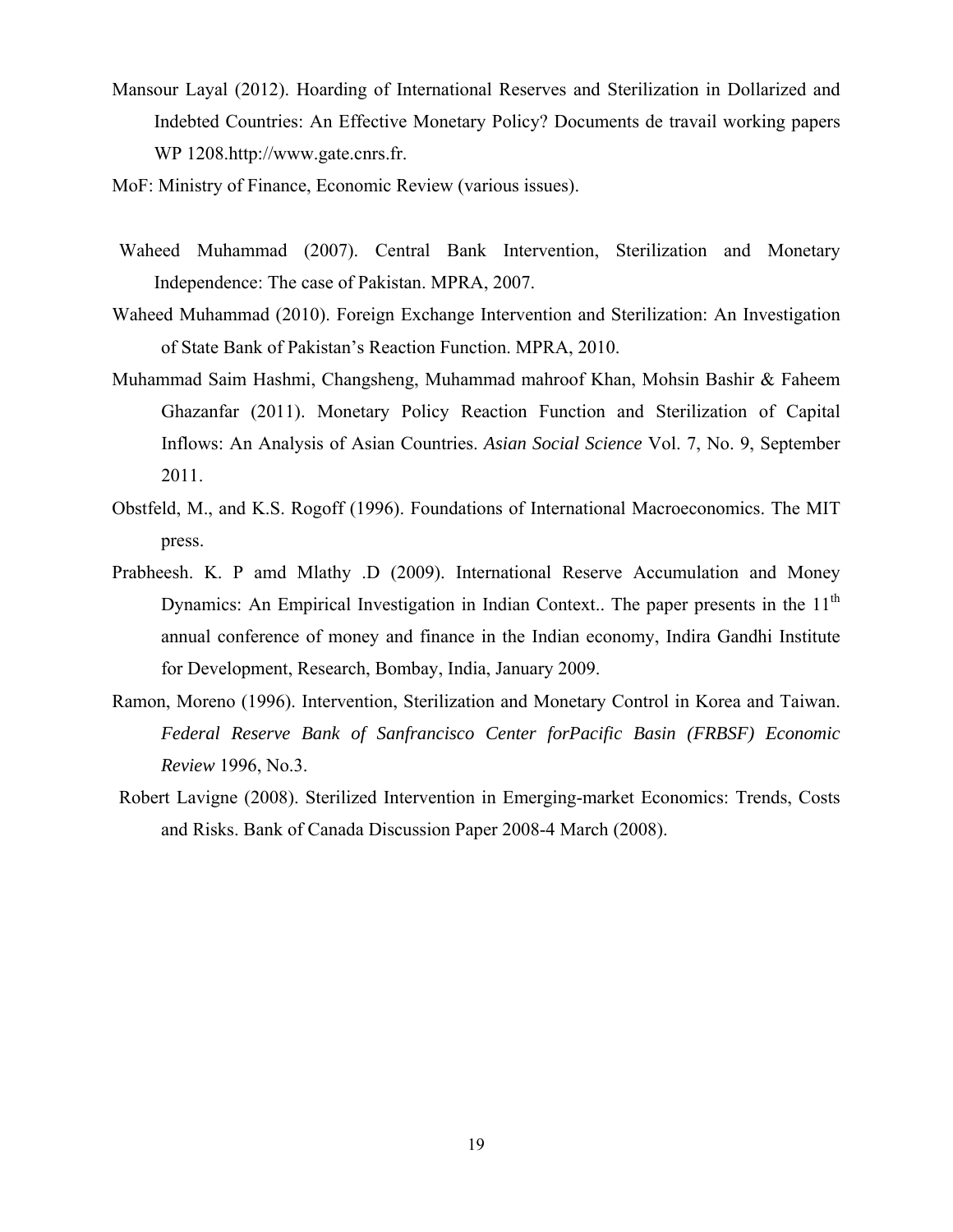| <b>Net Policy Tools Effect on RM</b>    |               |             |  |  |  |
|-----------------------------------------|---------------|-------------|--|--|--|
| Name of Policy Tool                     | $Increase(+)$ | Decrease(-) |  |  |  |
| $1.$ Repo                               |               |             |  |  |  |
| Issue<br>Maturity                       | $^{+}$        |             |  |  |  |
|                                         |               |             |  |  |  |
| 2. Reverse repo                         |               |             |  |  |  |
| Issue<br>Maturity                       |               |             |  |  |  |
|                                         |               | $^{+}$      |  |  |  |
| 3.G-T bill/bond                         |               |             |  |  |  |
| Issue                                   |               |             |  |  |  |
| Maturity                                |               | $+$         |  |  |  |
| 4. BB bill                              |               |             |  |  |  |
| Issue                                   |               |             |  |  |  |
| Maturity                                | $^{+}$        |             |  |  |  |
| 5. Foreign exchange market intervention |               |             |  |  |  |
|                                         | $+$           |             |  |  |  |
| Purchase<br>Sale                        |               |             |  |  |  |
|                                         |               |             |  |  |  |
|                                         |               |             |  |  |  |

**Box-1** 

Source: Islam, (2009).